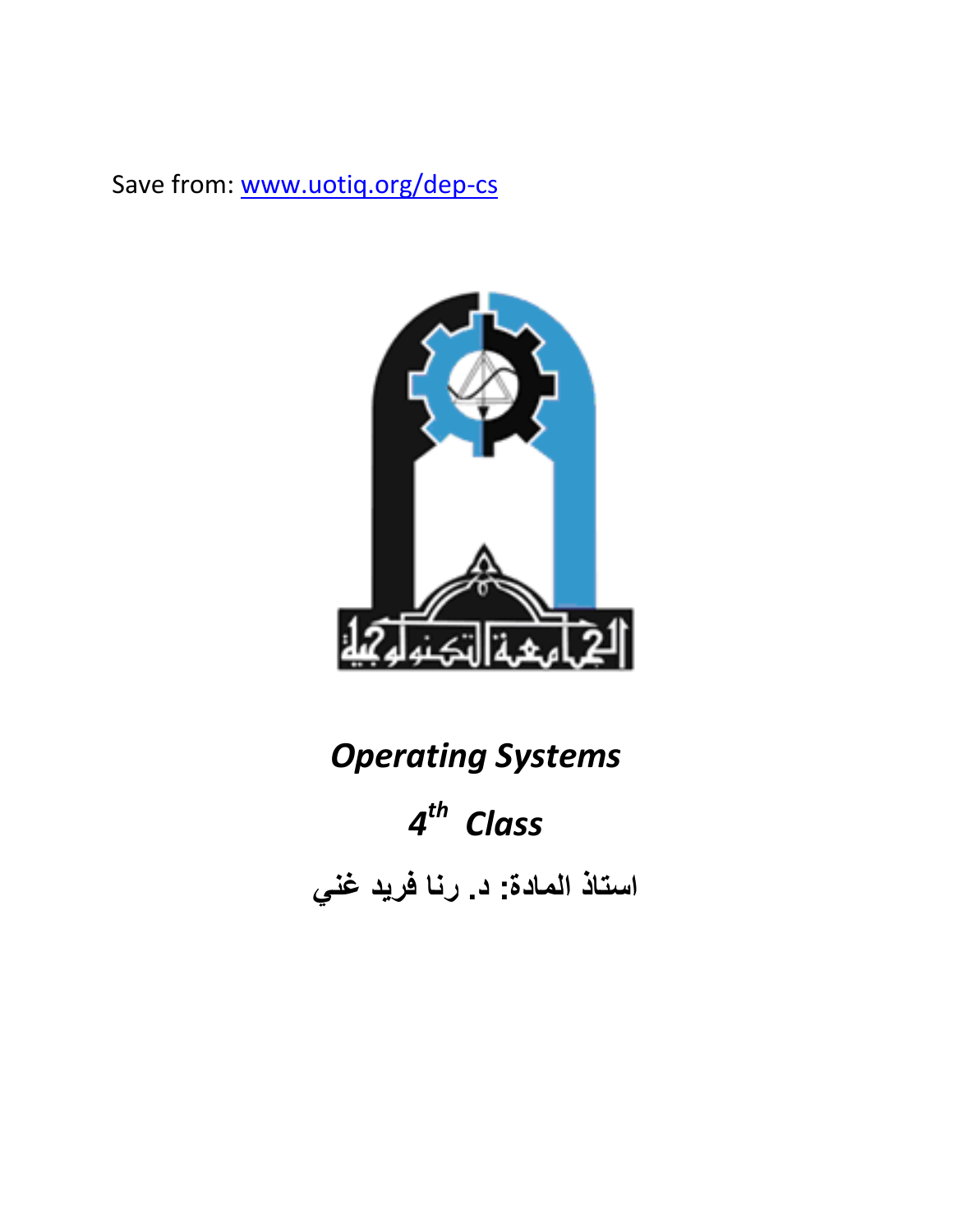# **Lecture 1**

# **Operating Systems**

Operating systems are essential part of any computer system. Therefore, a course in operating systems is an essential part of any computer science education. The fundamental concepts of operating systems will be presented in this course.

The syllabus of the operating system course is as follows:

- Operating system overview
- Main frame systems
- Desktop systems
- Multiprocessor systems
- Distributed systems
- Clustered systems
- Real time systems
- Handheld systems
- Computing environment
- Computer system structure
- Hardware protection
- operating system structure
- operating system components
- operating system services
- processes
- process concepts
- operation on processes
- cooperating process
- threads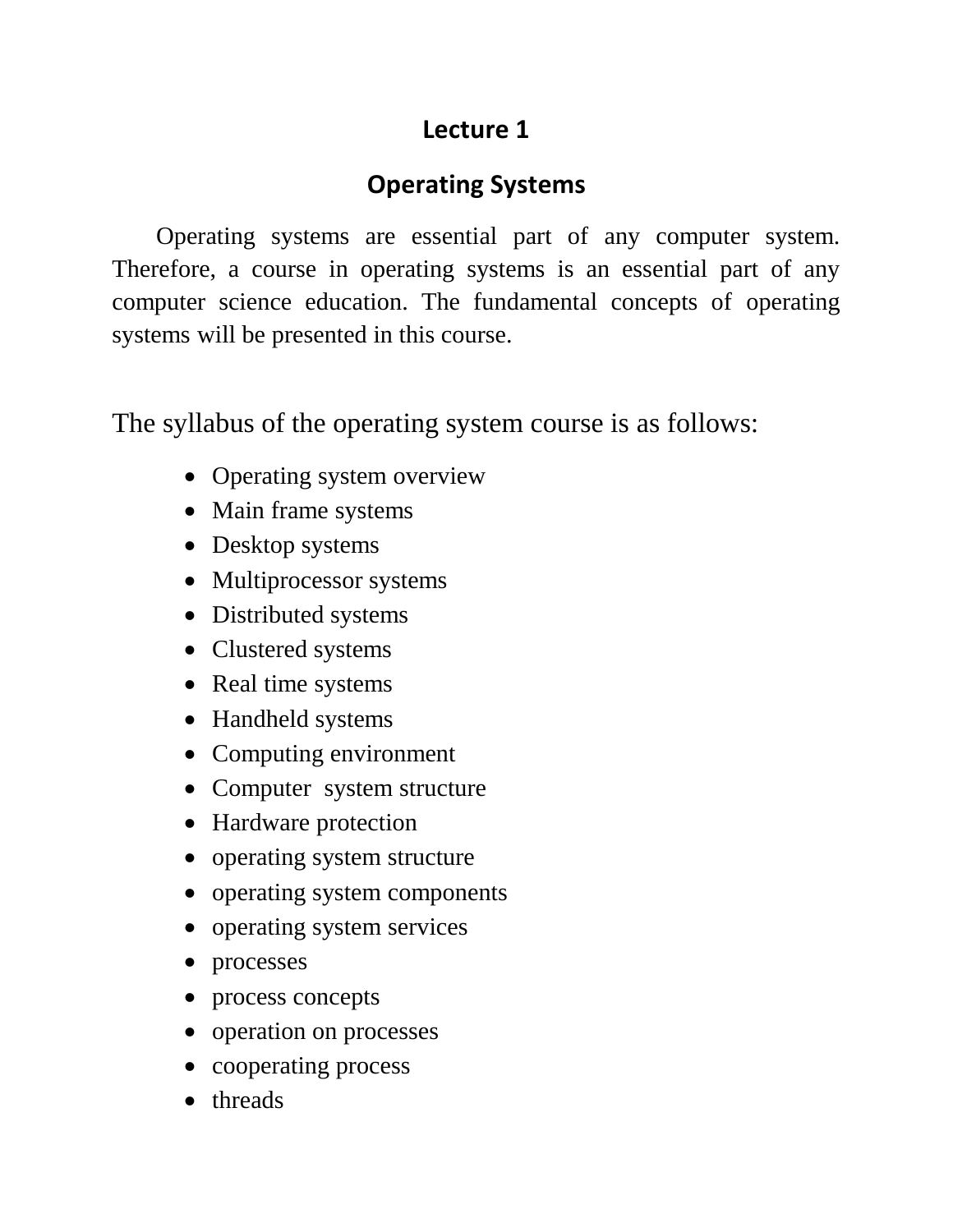- CPU scheduling
- Memory Management
- Storage management
- Protection and Security

# Objective of the course

- To provide a general explanation of the component of operating systems
- To provide the general organization of the computer systems and the relation between the computer structure and operating systems.

# **Operating System Concepts – 6 th Edition, Silberschatz, Galvin and Gagne 2003**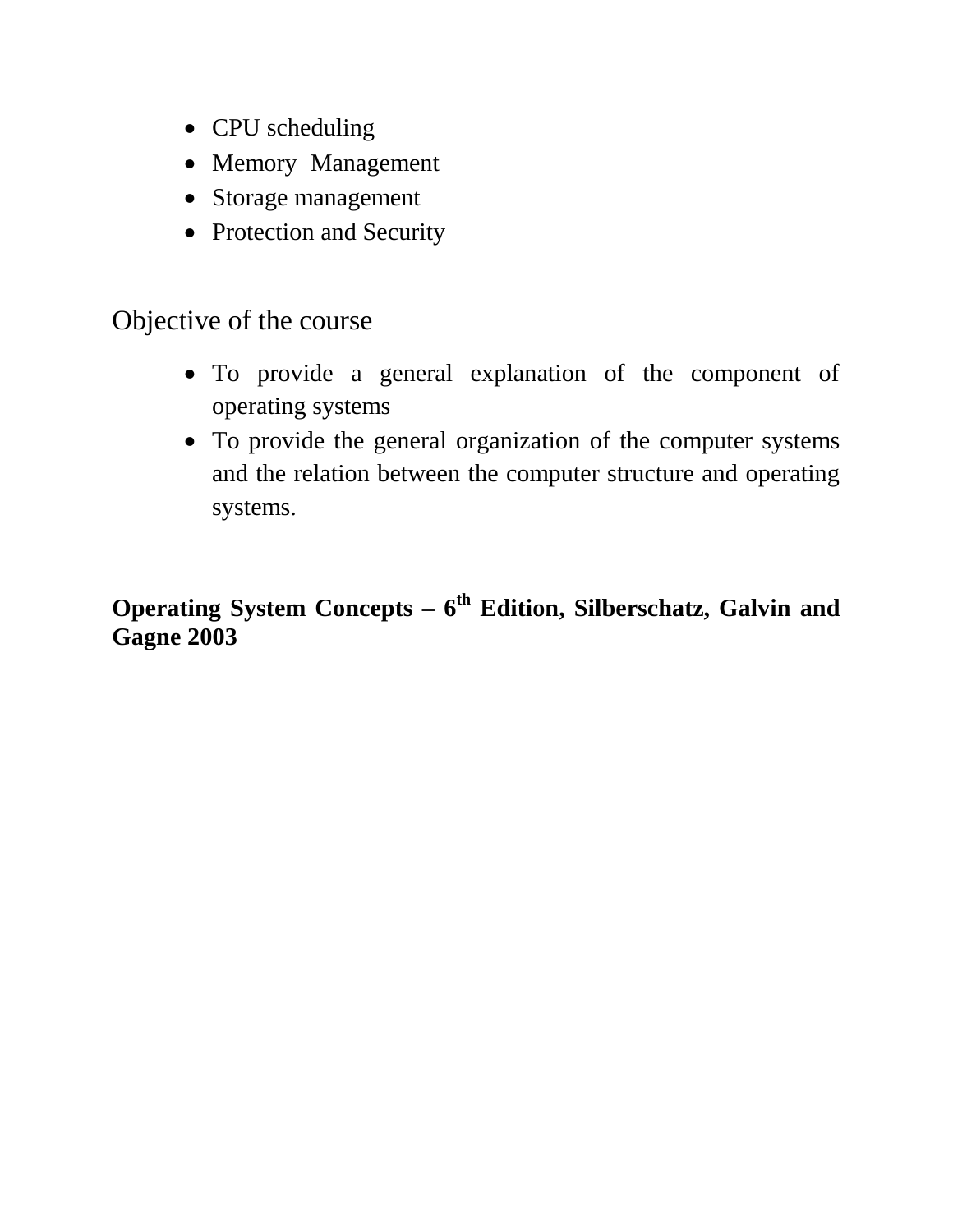# **Chapter 1 – Introduction**

#### **What are Operating Systems?**

A program that manages the computer hardware. Therefore, it acts as an intermediary between a user of a computer and the computer hardware.

# **Why we need an Operating system?**

Generally an operating system is needed for the following reasons:

- Execute user programs and make solving user problems easier.
- Make the computer system convenient to use.
- Use the computer hardware in an efficient manner.

# **Computer systems**

Computer systems can be divided into four components

- Hardware –provides basic computing resources CPU, memory, I/O devices
- Operating system-Controls and coordinates use of hardware among various applications and users
- Application programs –Define the ways in which the system resources are used to solve the computing problems of the users Word processors, compilers, web browsers, database systems, video games
- Users People, machines, other computers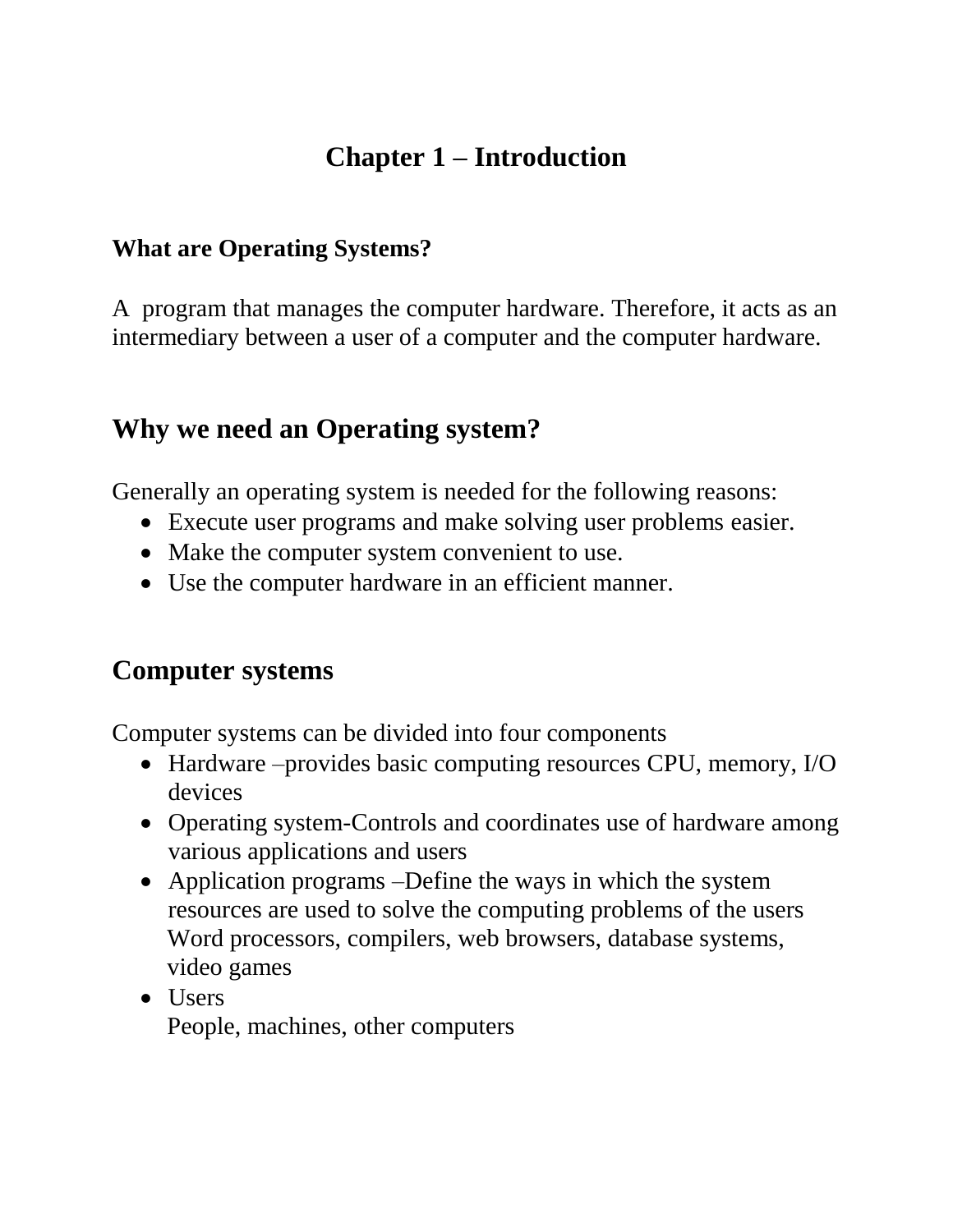

Computer Structure

# **User View**

The user view of computer varies by the interface being used. The operating systems are designed mostly for ease of use. Others are designed to maximize resource utilization. Other operating systems are designed to compromise between individual usability and resource utilization.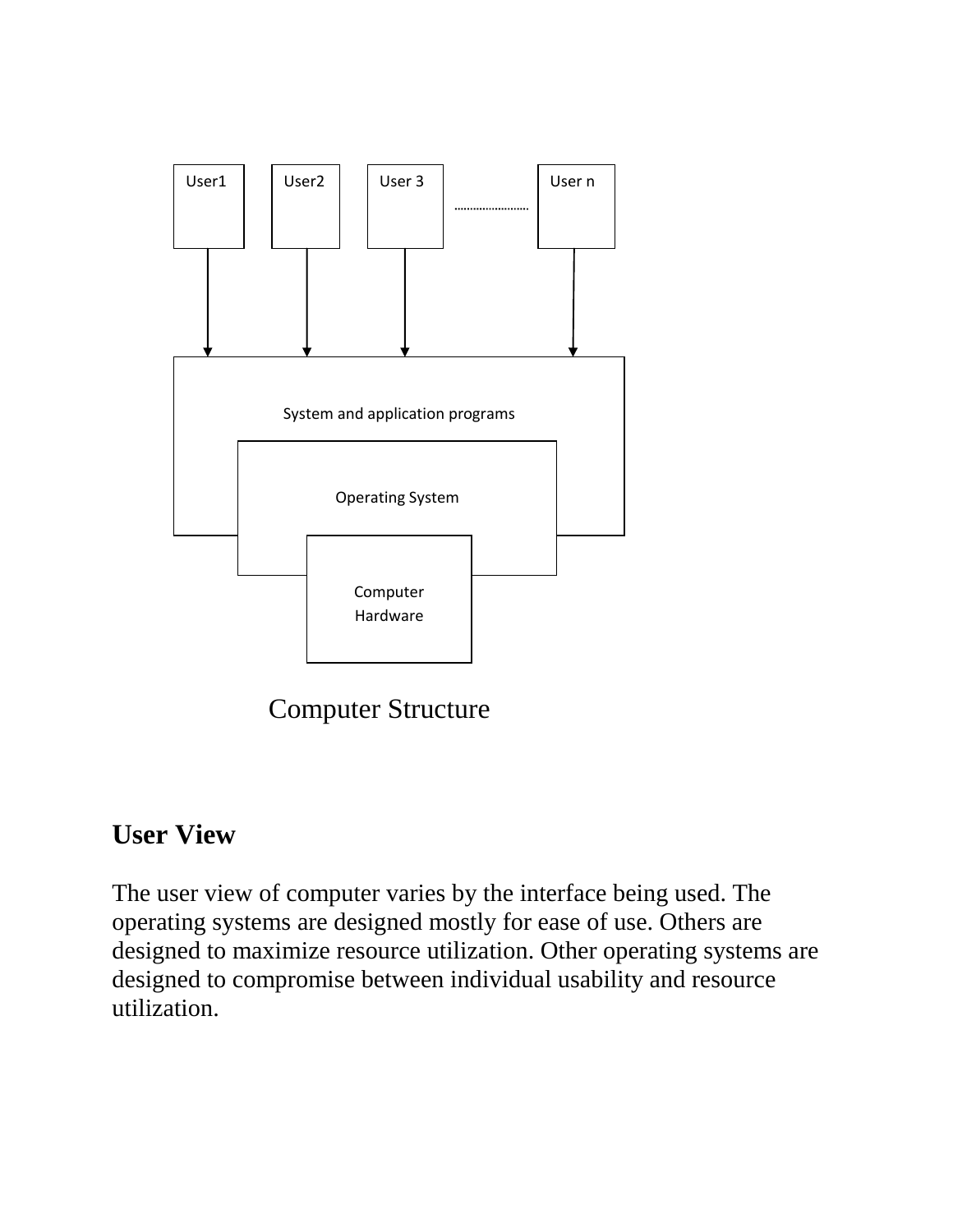# **System view**

From the computer's point of view, the OS is a

- **resource allocator** Manages all resources and decides between conflicting requests for efficient and fair resource use
- **control program**

Controls execution of programs to prevent errors and improper use of the computer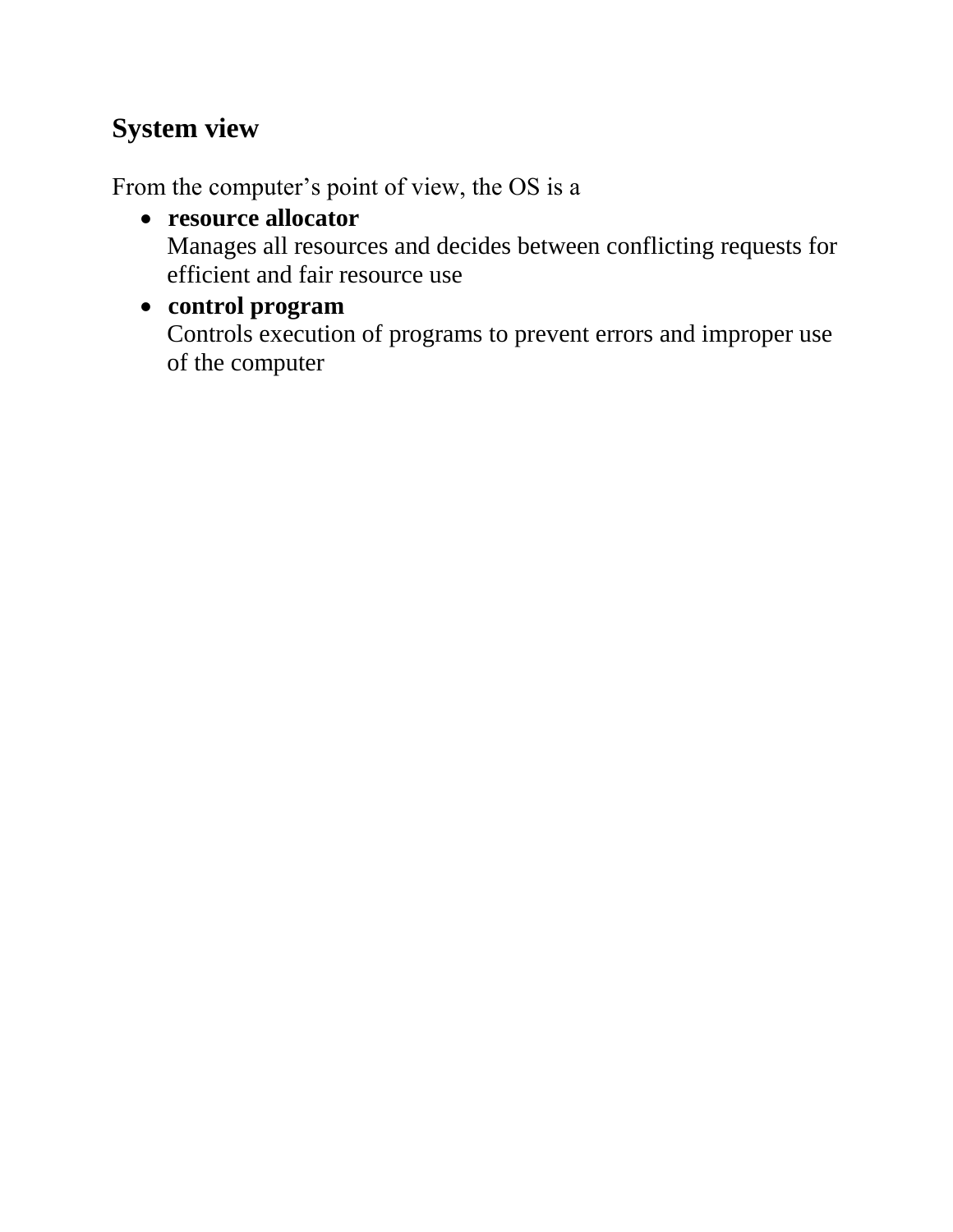# **Lecture 2**

# **Operating System Historical Review**

Operating systems and computer architecture have influenced each other. To facilitate the use of the hardware, researchers developed operating systems. In the following historical review, we will notice the mutual effect between operating systems and computer hardware which led to developments in both sides.

# **Mainframe systems**

Mainframe systems grow on three stages:

• Batch systems

In this type of computer systems, the operator batch together jobs with similar needs and ran through the computer as group.

The operating system was simple and its major task was to transfer control automatically from one job to the next.

Multiprogrammed systems

The operating system keeps several jobs in memory simultaneously.

Operating systems for the Multiprogrammed is the first one which make a decision for the users. Making this decision is called job scheduling.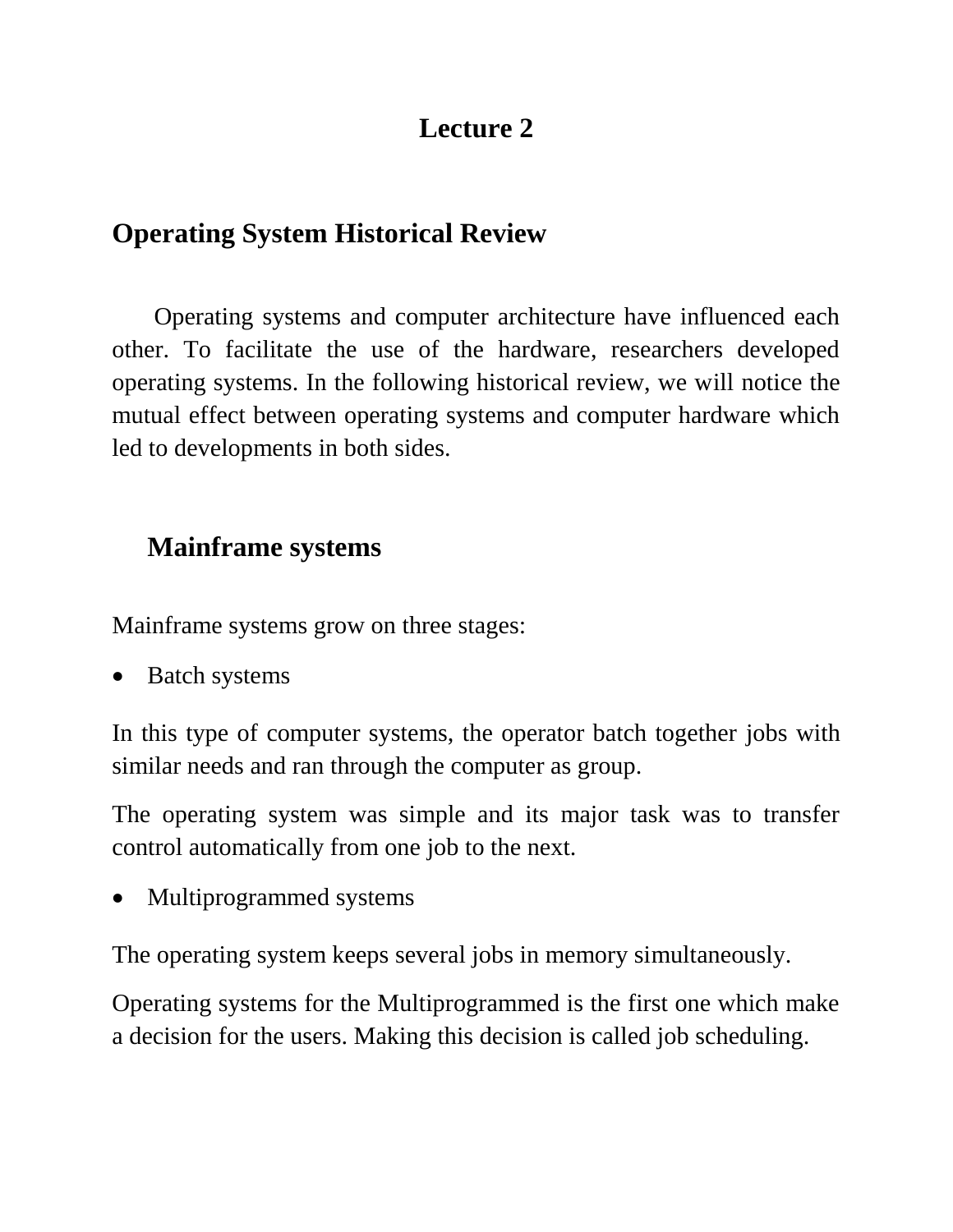• Time\_shared systems

The CPU executes multiple jobs by switching among them, but the switches occurred so frequently the users can interact with each program while it is running.

A Time\_shared operating systems allows many user programs (processes) to share the computer simultaneously. The CPU executes multiple jobs by switching among them, but the switches occurred so frequently the users can interact with each program while it is running.

# **Desktop systems**

The operating systems of desktop systems were neither multi-user nor multitasking. Operating systems have changed with time; instead of maximizing CPU and peripheral utilization, the systems improved to maximize user convenience and responsiveness.

# **Multiprocessor Systems (Parallel systems or tightly coupled systems)**

Such systems have more than one processor in close communication sharing the computer bus, the clock, and sometimes memory and peripheral devices.

Multiprocessor systems have three main advantages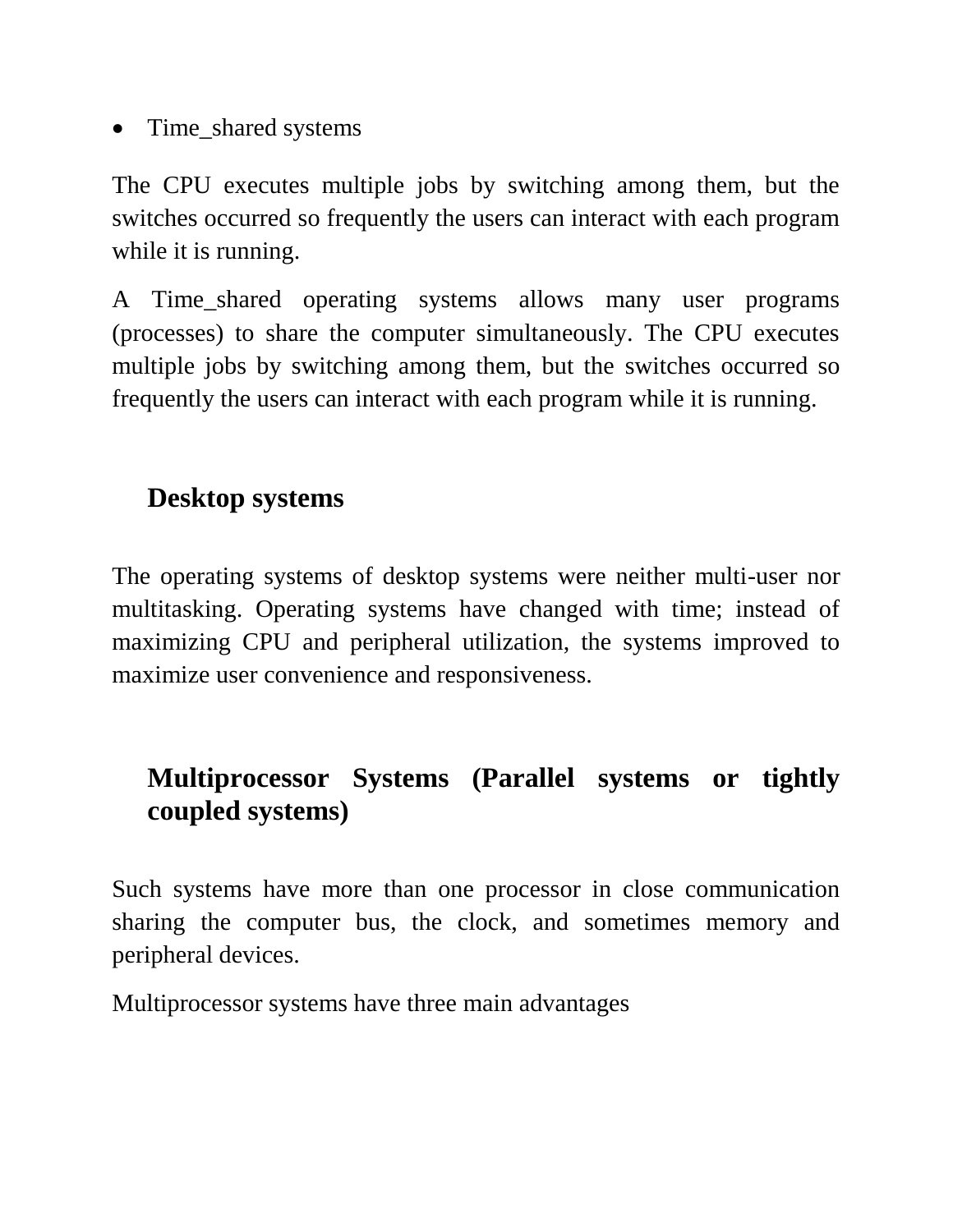- 1- Increase throughput.
- 2- Economy of scale.
- 3- Increased reliability.

This ability to continue providing service proportional to the level of surviving hardware is called "graceful degradation" is also called "fault tolerant".

There are different architectures for multiprocessor systems.

# **Distributed Systems**

A network is a communication path between two or more systems. Distributed systems depend on networking for their functionality. Using communicates, distributed systems are able to share computational tasks, and provide a rich set of set of feature to users.

- client-server systems
- **P** peer-to-peer systems

Some operating system benefits from ideas of networking and distributed systems in build network operating system.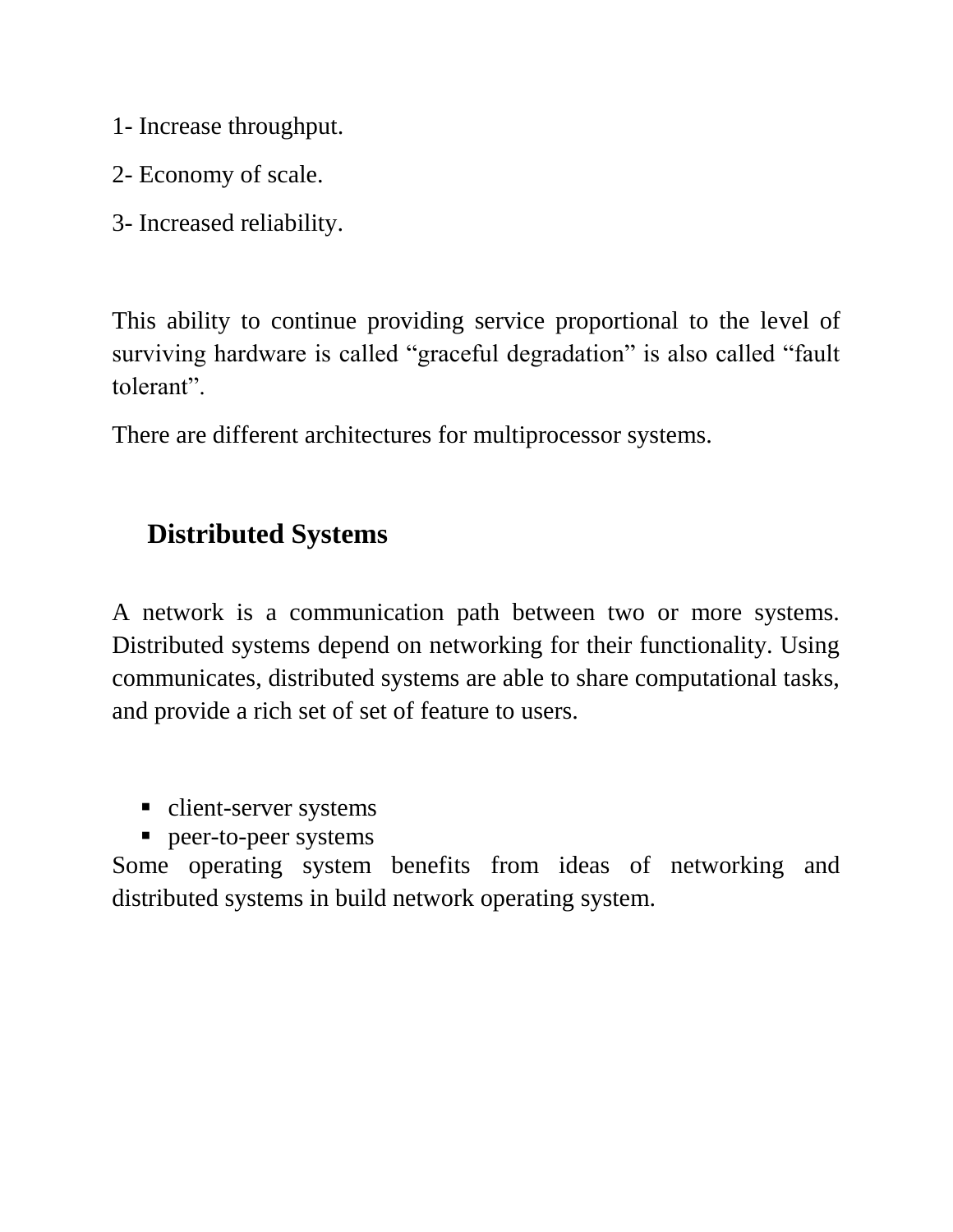# **Clustered Systems**

Like parallel systems, clustered systems gather together multiple CPUs to accomplish computational work, they composed of two or more individual systems coupled together. The general accepted definition is that clustered computers share storage and is closely linked via LAN networking. Clustering is usually performed to provide high availability.

# **Real-Time Systems**

Special purpose operating system, it is used when there are rigid time requirements on the operation of a processor or the flow of data, thus it is often used as a control device in dedicated application.

Real time system need that the processing must be done within the defined time constraints or the system will fail.

There are two flavours of real time system:

- Hard real-time system
- Soft real time system

# **Handheld Systems**

Handheld systems include personal digital assistants (PDAs). Developers of handheld systems and applications face many challenges (due to the limited size of such devices) such as speed of processor, limited size of memory, and small display screen.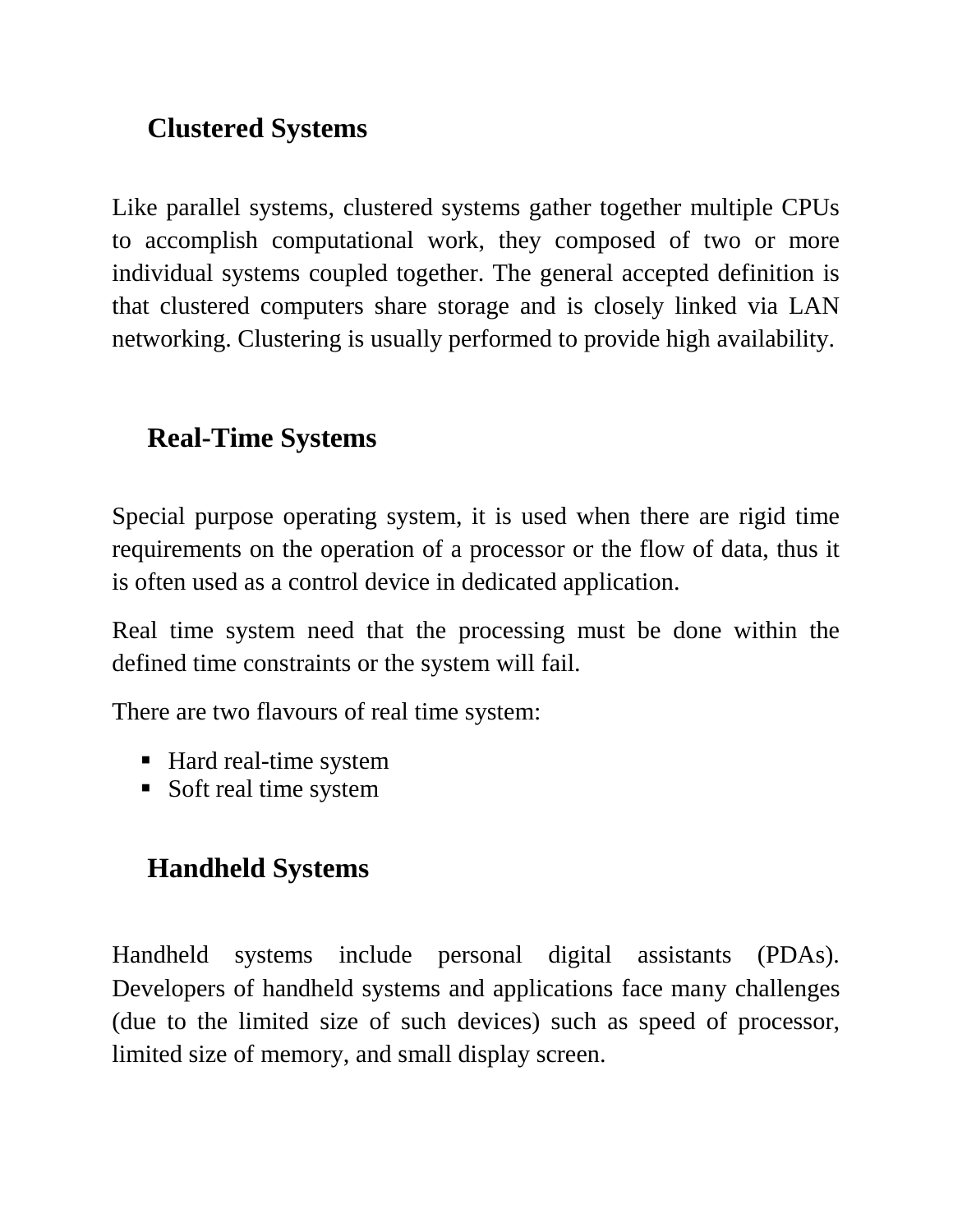# **Computing Environments**

All above systems are used in verity of computing environments settings.

- Traditional Computing.
- Wed-Based computing.
- Embedded Computing.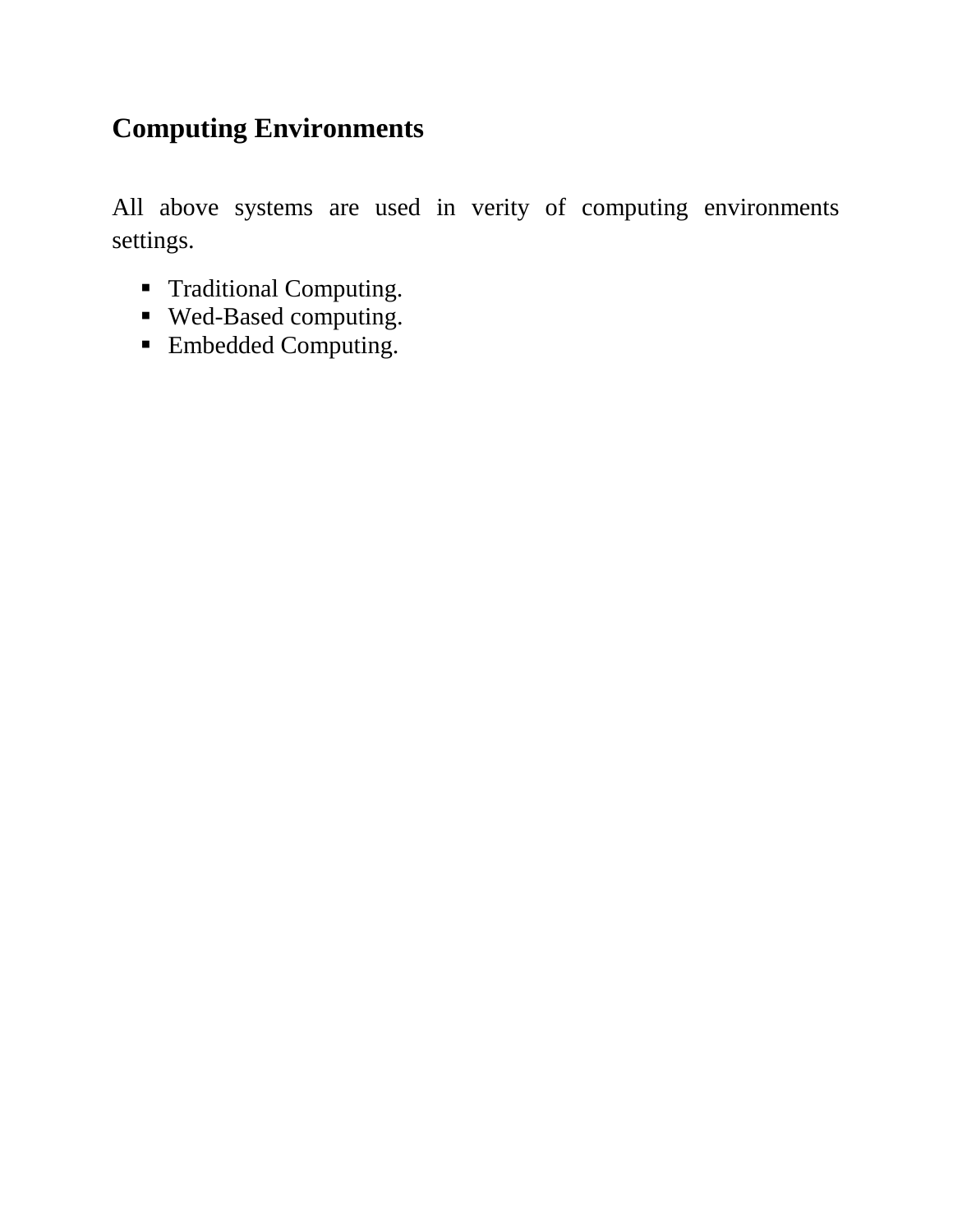# **Lecture 3**

# **Computer System Structures**

#### **Computer System Operation:**

A modern, general-purpose computer system consists of CPU and a number of device controllers that connected through a common bus that provides access to shared memory system, CPU other devices can execute concurrently competing for memory cycles.

#### *Booting:*

It is the operation of bringing operating system kernel from the secondary storage and put it in main storage to execute it in CPU. There is a program bootstrap which is performing this operation when computer is powered up or rebooted.

*Bootstrap software*: it is an initial program and simple it is stored in read-only memory (ROM) such as firmware or EEPROM within the computer hardware.

#### *Jobs of Bootstrap program:*

- 1- Initialize all the aspect of the system, from CPU registers to device controllers to memory contents.
- 2- Locate and load the operating system kernel into memory then the operating system starts executing the first process, such as "init" and waits for some event to occur.

The operating system then waits for some event to occur

Types of events are either software events (system call) or hardware events (signals from the hardware devices to the CPU through the system bus and known as an interrupt).

*Note*: all modern operating system are "interrupt driven".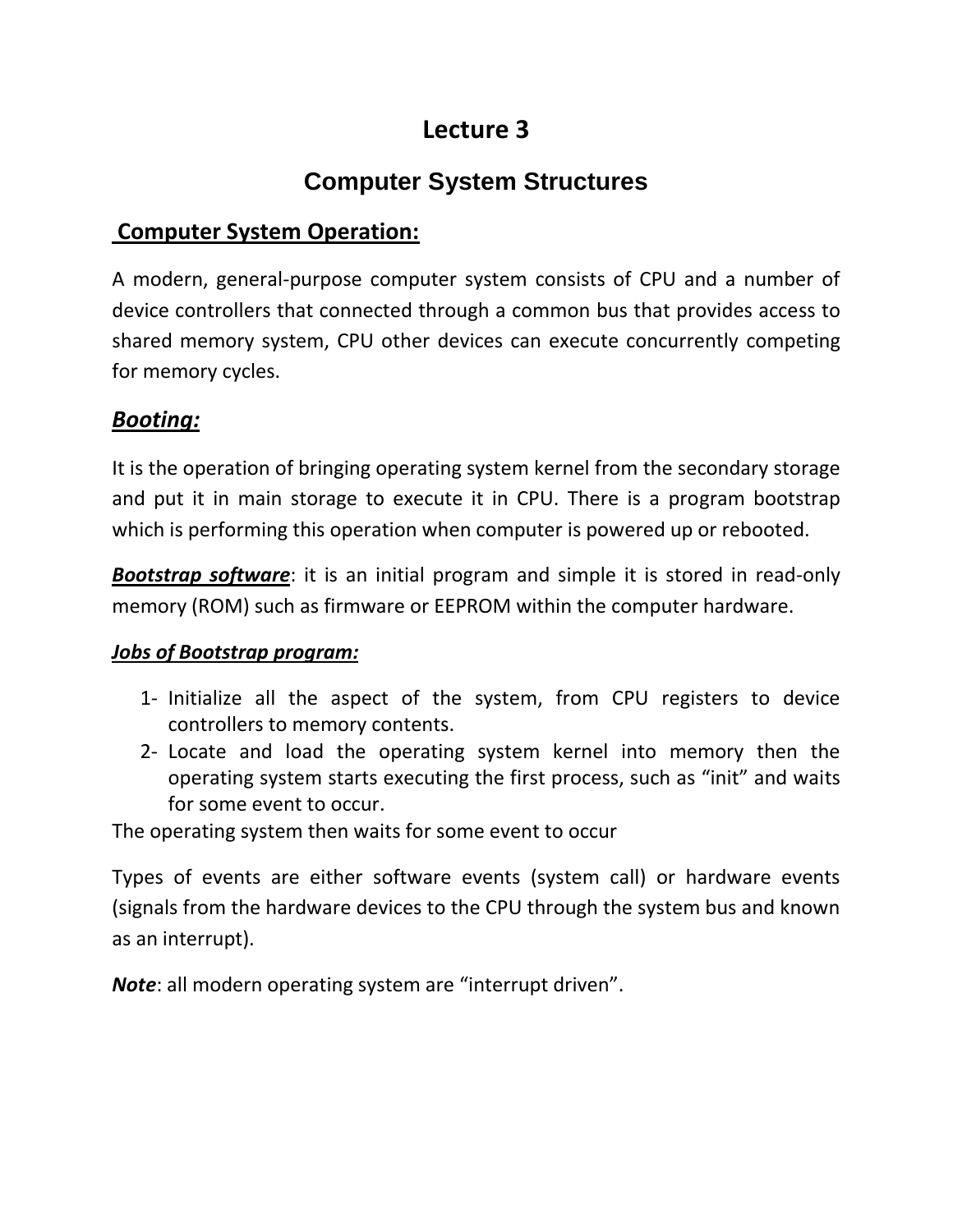*Trap (exception):* it is a software-generated interrupt caused either by an error (ex: division by zero or invalid memory access) or by a specific request from a user program that an operating system service be performed.

**Interrupt vector (IV):** it is a fixed locations (an array) in the low memory area (first 100 locations of RAM) of operating system when the interrupt occur the CPU stops what its doing and transfer execution to a fixed location (IV) contain starting address of the interrupt service routine(ISR), on completion the CPU resumes the interrupted computation.

*Interrupt Service Routine*: is it a routine provided to be responsible for dealing with the interrupt.

#### **Hardware protection:**

when we have single user any error occur to the system then we could determined that this error must be caused by the user program ,but when we begin to dealing with spooling ,multiprogramming, and sharing disk to hold many users data this sharing both improved utilization and increase problems .

In multiprogramming system, where one erroneous program might modify the program or data of another program, or even the resident monitor itself. MS-DOS and the Macintosh OS both allow this kind of error.

A properly designed operating system must ensure that an incorrect (or malicious) program cannot cause other program to execute incorrectly.

Many programming error are detected by the hardware these error are normally handled by the operating system.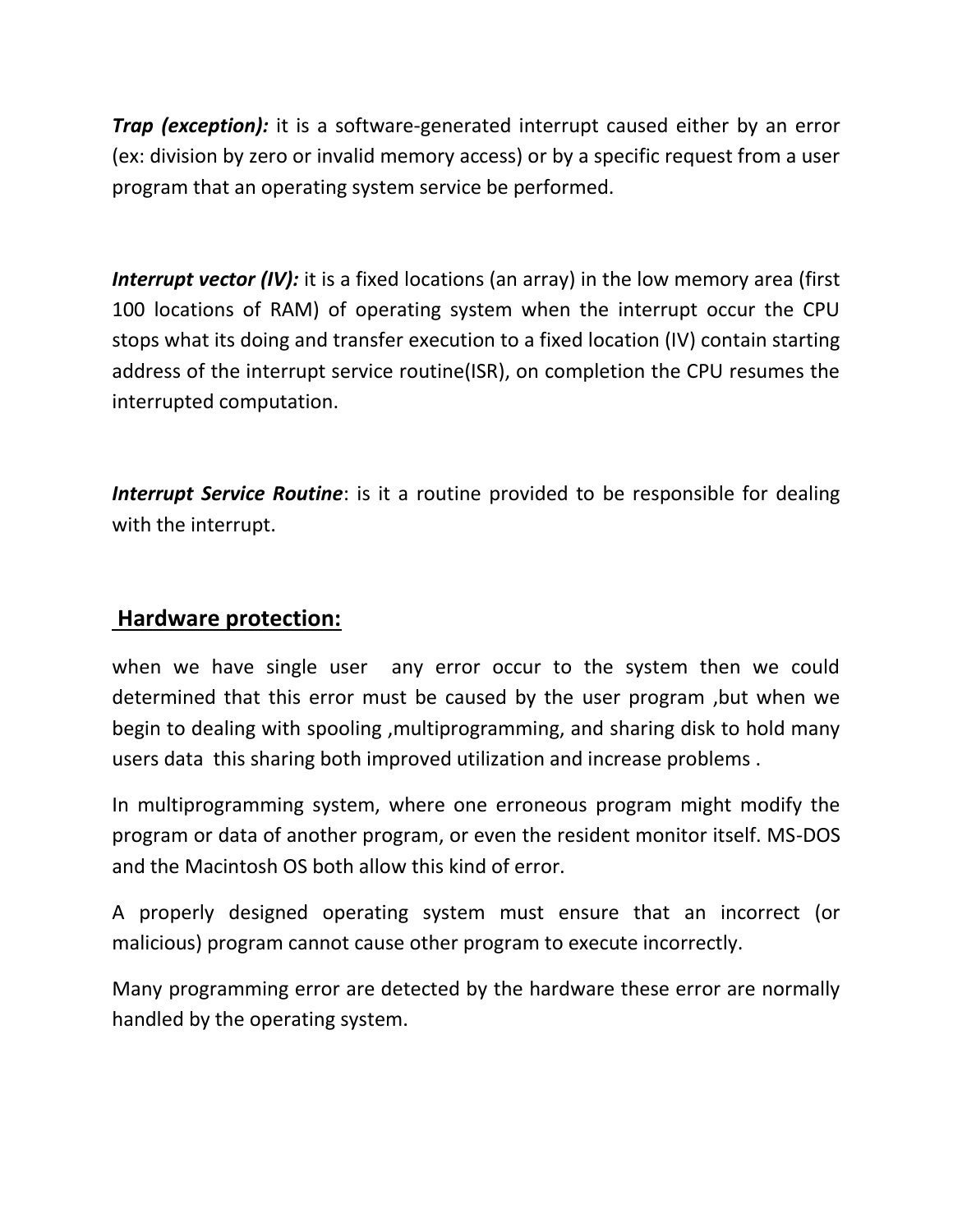#### **Dual-Mode Operation:**

To ensure proper operation, we must protect the operating system and all other programs and their data from any malfunctioning program.

The approach taken by many operating systems provides hardware support that allows us to differentiate among various modes of execution.

*A bit*, called the *mode bit* is added to the hardware of the computer to indicates the current mode: monitor (0) or user (1) with mode bit we could distinguish between a task that is executed on behalf of the operating system , and one that is executed on behalf of the user.

#### **I/O Operation Protection:**

A use program may disrupt the normal operation of the system by issuing illegal I/O instruction we can use various mechanisms to ensure that such disruption can not take place in the system.

One of them is by defining all I/O instructions to be privileged instructions. Thus users cannot issue I/O instructions directly they must do it through the operating system, by execute a system call to request that the operating system performing I/O in its behalf. The operating system, executing in monitor mode, check that the request is valid, and (if the request is valid) does the I/O requested. The operating system then returns to the user.

#### **Memory Protection:**

To insure correct operation, we must protect the interrupt vector and interrupt service routine from modification by a user program. This protection must be provided by the hardware, we need the ability to determine the range of legal addresses that the program may access, and to protect the memory outside that space. We could provided the protection by using two registers a base register and limit register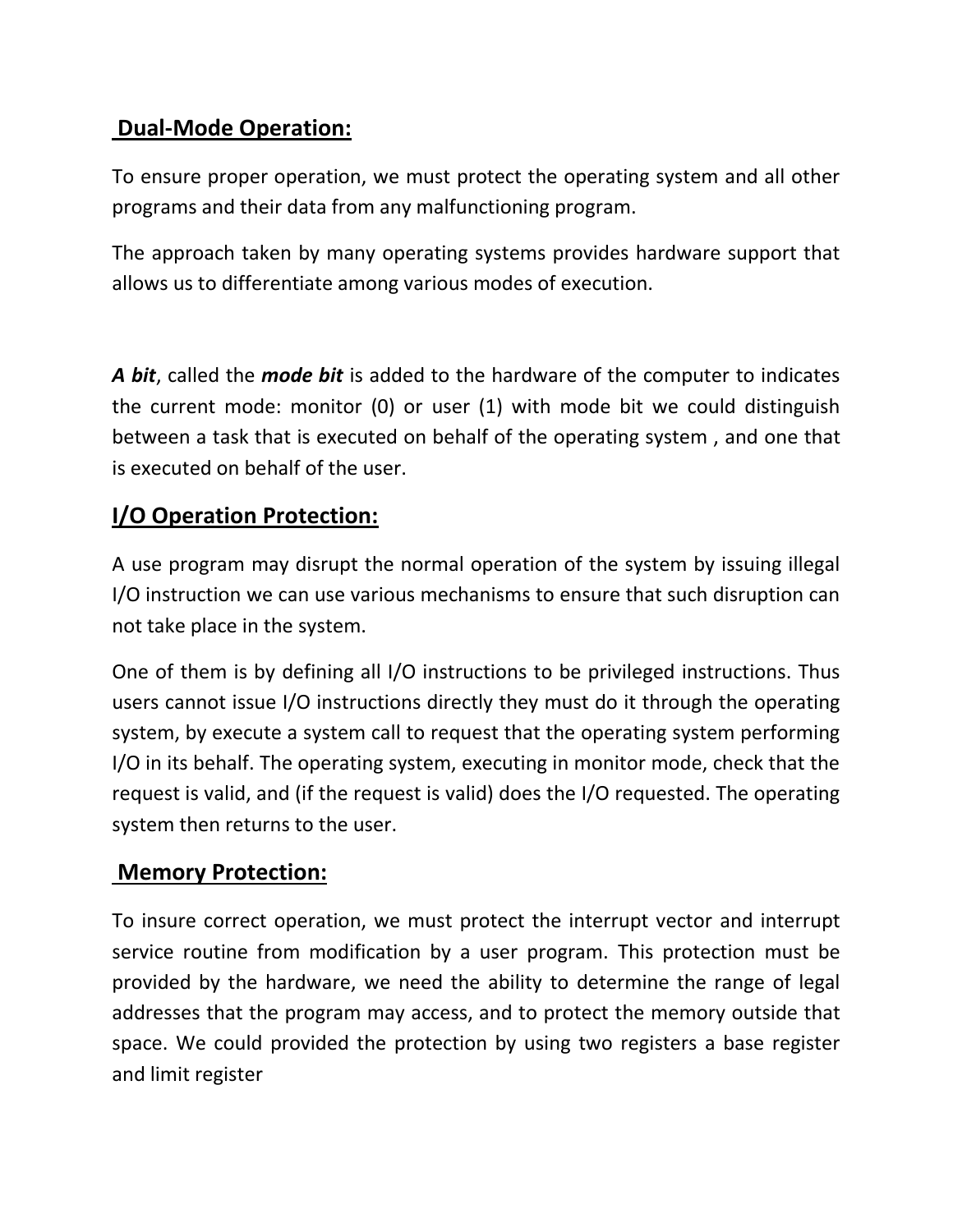Base register hold the smallest legal physical memory address.

Limit register: contains the size of the range.

This protection is accomplished by the CPU hardware comparing every address generated in user mode with the registers. Any attempt by a program executing in user mode to access monitor memory or other users' memory results in a trap to the monitor, which treats the attempts as a fatal error.

#### **CPU Protection:**

In addition to protecting I/O and memory we must insure that the operating system maintains control. We must prevent the user from getting stuck in an infinite loop or not calling system services, and never returning control to the operating system. To accomplish this goal, we can use *a timer*.

Timer can be set to interrupt the computer after a specified period. The period may be fixed (for example, 1/60 second) or variable (for example, from 1 millisecond to 1 second) A variable timer is generally implemented by a fixed rate clock and a counter.

We can use the timer to prevent a user program from running too long Simple technique is to initialize a counter with the mount of time that a program is allowed to run.

Amore common use of timer is to implement time sharing. In the most case, the timer could be set to interrupt every N millisecond, where N is the time slice that each user is allowed to execute before the next user get control of the CPU. The operating system is invoked to perform housekeeping tasks.

This procedure is known as a context switching, following a context switch, the next program continues with its execution from the point at which it left off.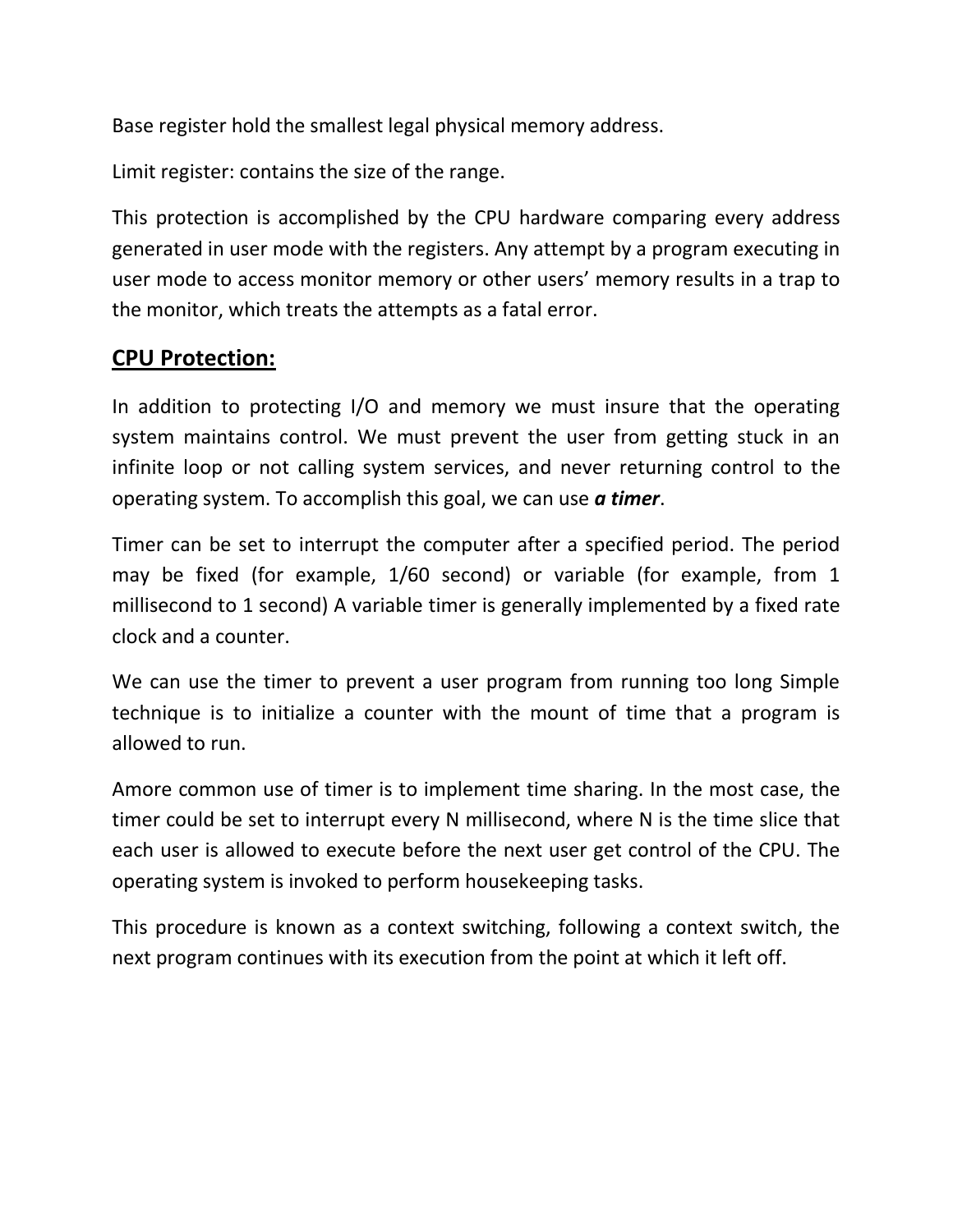# **Lecture 4**

# **Operating System Structure**

In the following lectures we will consider the components and services that are provided by different operating systems.

## **System Components**

Many modern computer systems share the goal of supporting the following components:

## **Process management**

A process can be thought of a program in execution. A process needs certain resources to accomplish its task. Also the process various initialization values.

A process is the unit of work in a system. Such a system consists of a collection of processes, some of which are system processes others are user processes. All processes execute concurrently by multiplexing the CPU among them.

The OS responsible for the following activities in connection with process management:

- Creation and deletion both user and system processes.
- Suspending and resuming processes.
- Providing mechanisms for process synchronization.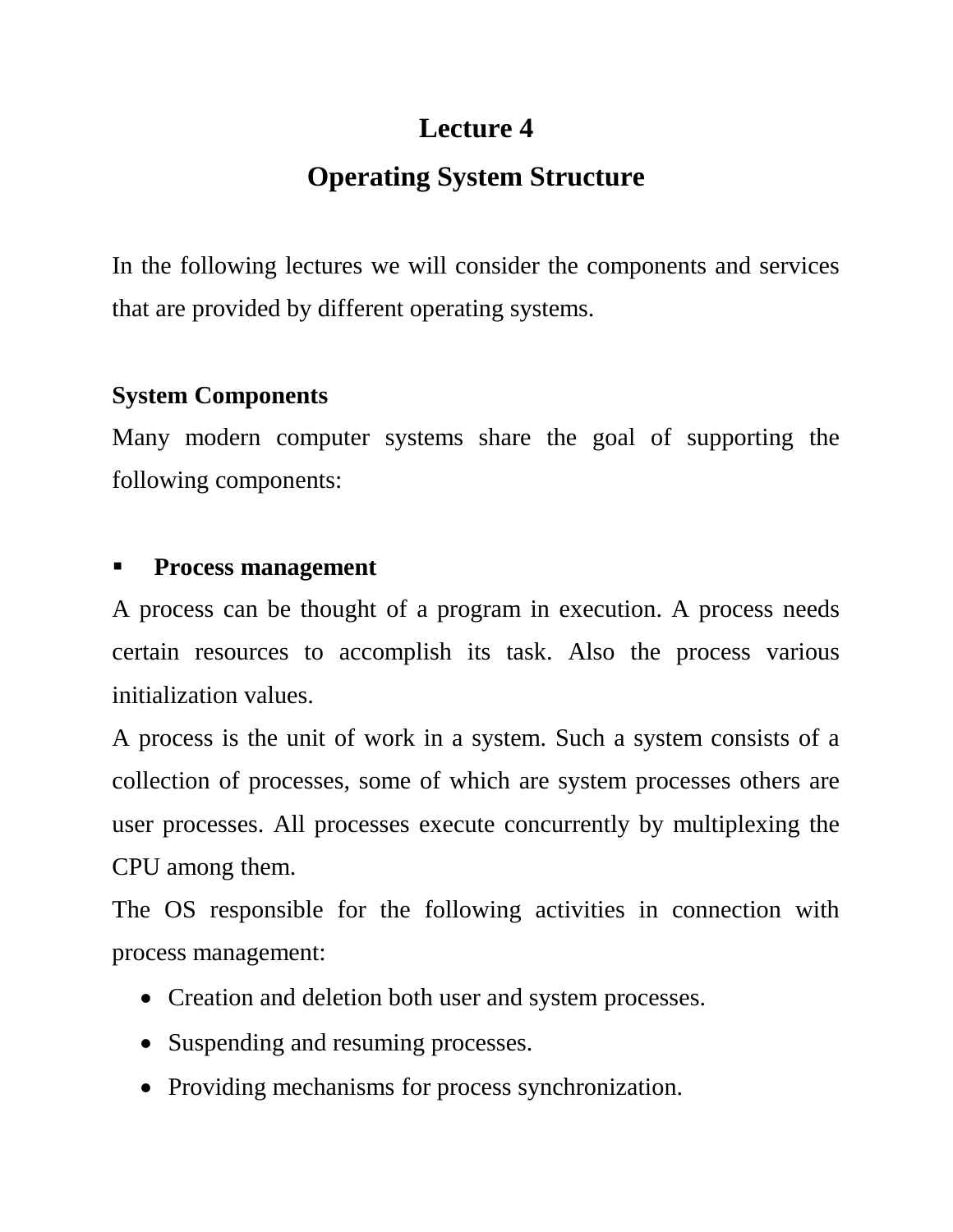- Providing mechanisms for process communication.
- Providing mechanisms for deadlock handling.

# **Main Memory Management**

The main memory is the central to the operation of a modern computer system. For a program to be executed it must mapped to absolute addresses and loaded to the MM.

The OS responsible for the following activities in connection with MM management:

- Keeping track of which parts of memory are currently being used and by whom.
- Deciding which processes are to be loaded into memory when memory space become available.
- Allocating and deallocating memory space as needed.

# **File Management**

For convenient use of the computer, the OS provides a uniform logical view of information storage. The OS abstracts from the physical properties of its storage device to define the logical storage unit, the file. A file is acollection of related information defined by its creator. These files are organized in directories to ease their use.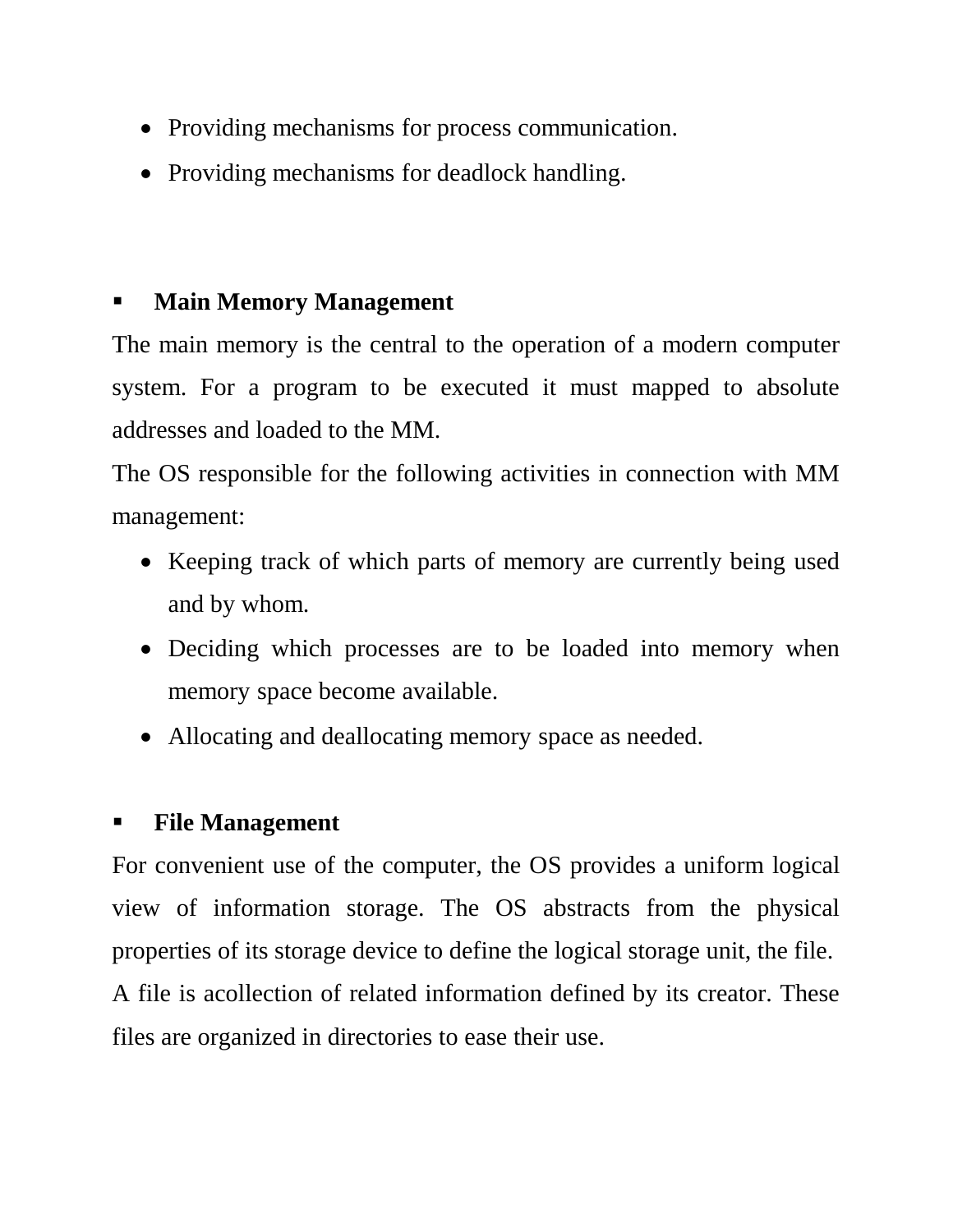The OS responsible for the following activities in connection with file management:

- Creating and deleting files.
- Creating and deleting directories.
- Supporting primitives for manipulating files and directories.
- Mapping files onto secondary storage.
- Backing up files on stable storage media.

# **I/O System Management**

One of the purposes of OS is to hide the peculiarities of specific hardware devices. The OS responsible for the following activities in connection with I/O system management:

- A memory management component that includes buffering, caching and spooling.
- A general device driver interface.
- Derivers for specific hardware devices.

# **Secondary Storage Management**

The computer system must provide secondary storage to back up main memory because that are hold by MM are lost when power is switched of f and the MM is too small to accommodate all data programs. The OS responsible for the following activities in connection with disk management: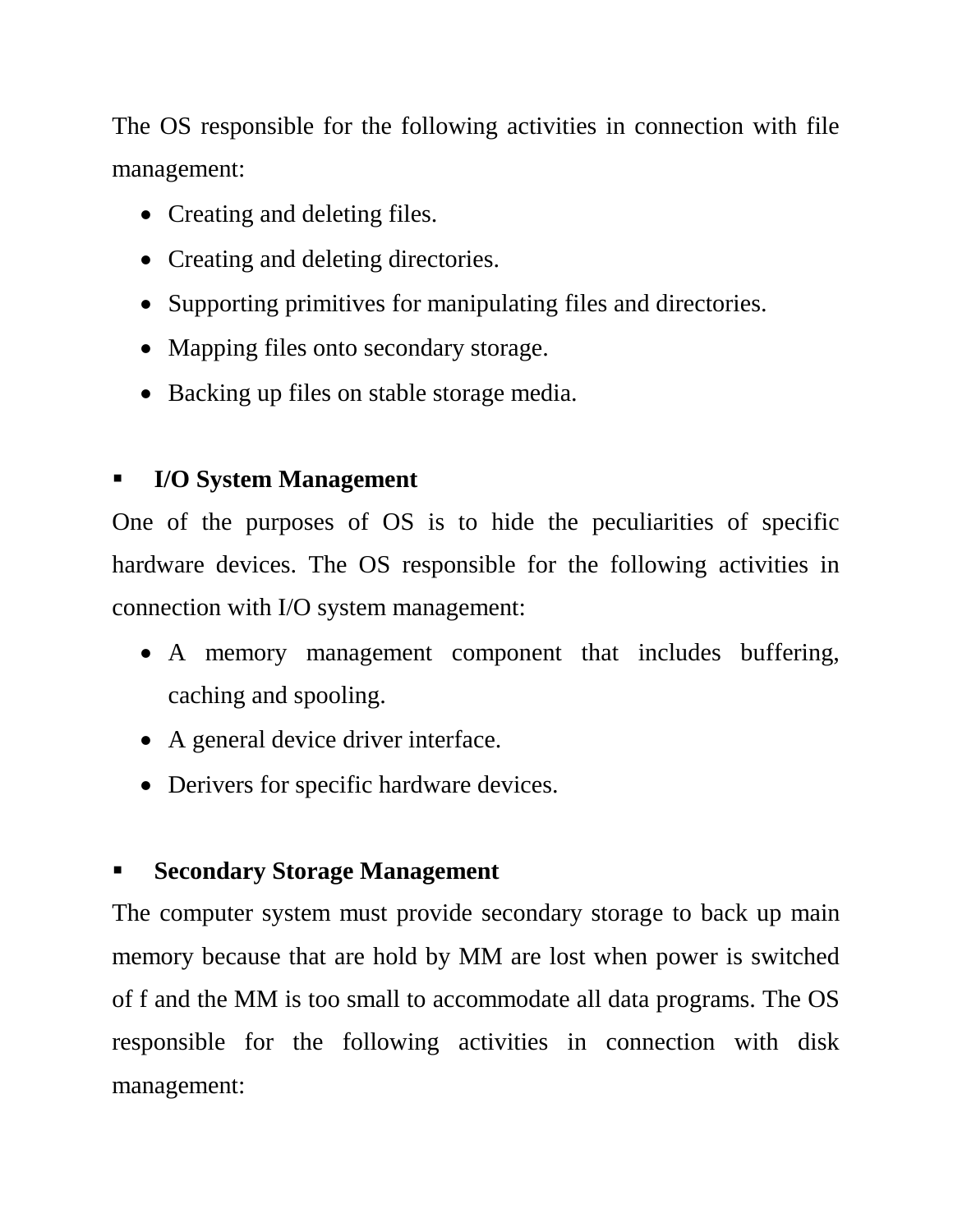- Free space management
- Storage allocation
- Disk scheduling

#### **Networking**

A distributed system collects physically separate heterogeneous system into a single coherent system, providing the user with the access to various resources that the system maintain. Access to a shared resource allows computation speed up, increase functionality, increase data arability, and enhance reliability.

#### **Protection System**

Protection is any mechanism for controlling the access programs, processes, or users to the resources defined by the computer system. This mechanism must provide means for specification of the controls to be imposed and means for enforcement. Protection can improve reliability by detecting latent errors at the interfaces between component subsystems.

#### **Command Interpreter System**

Command Interpreter System is the interface between the user and the OS. Some of these Command Interpreter System are user friendly such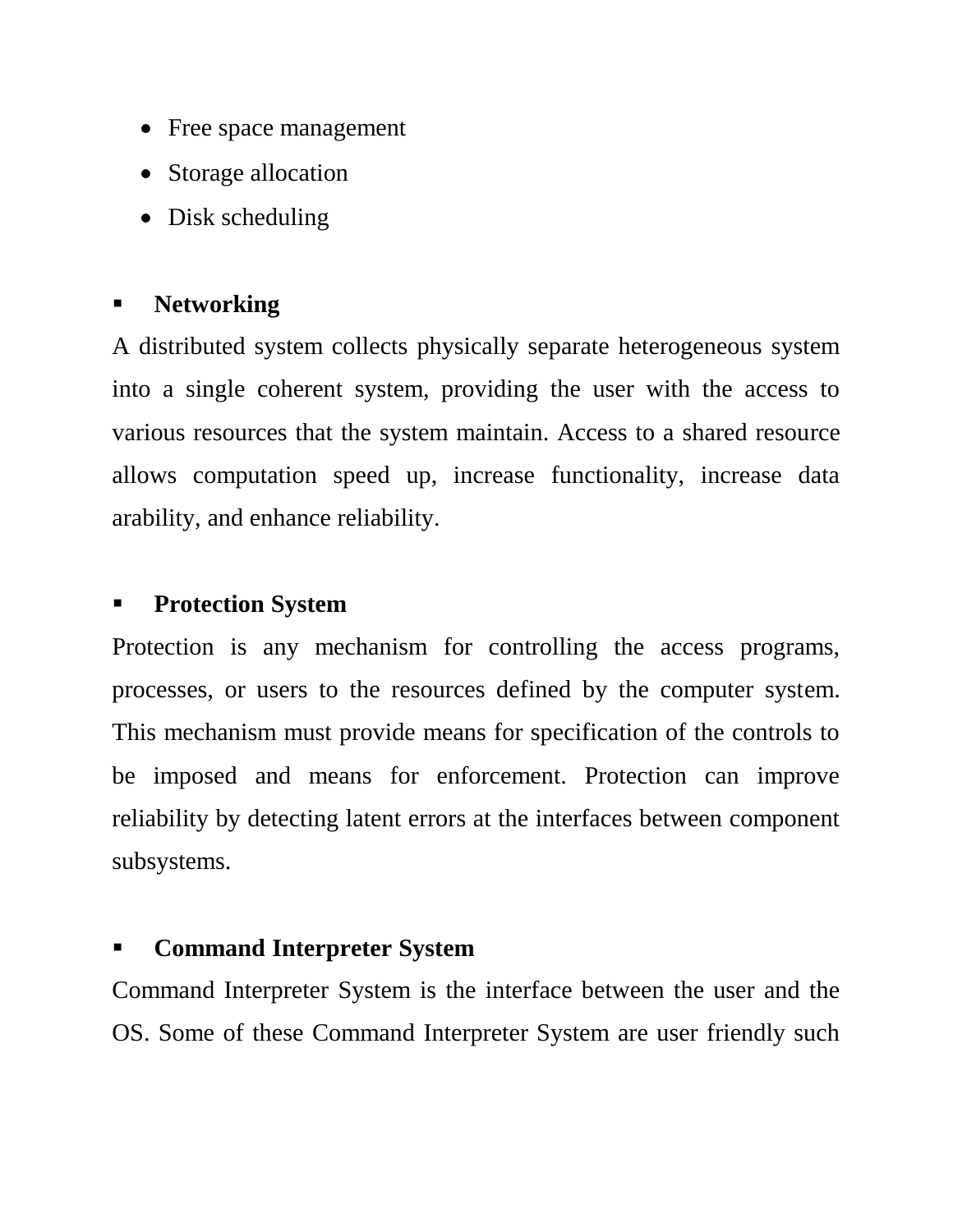as mouse based window and menus. In other shells commands are typed on a keyboard.

## **Operating System Services**

An operating system provides an environment for the execution of programs. It provides certain services to programs and to the users of these programs. The specific services provided differ from one operating system to another but we can identify common classes. These operating system services are provided for the convenience of the programmer, to make the programming task easier.

- 1. Program execution
- 2. I/O operation
- 3. File system manipulation
- 4. Communications
- 5. Error detection
- 6. Resource allocation
- 7. Accounting
- 8. Protection

## **System Calls**

System calls provide the interface between a process and the operating system. These calls are generally available as assembly language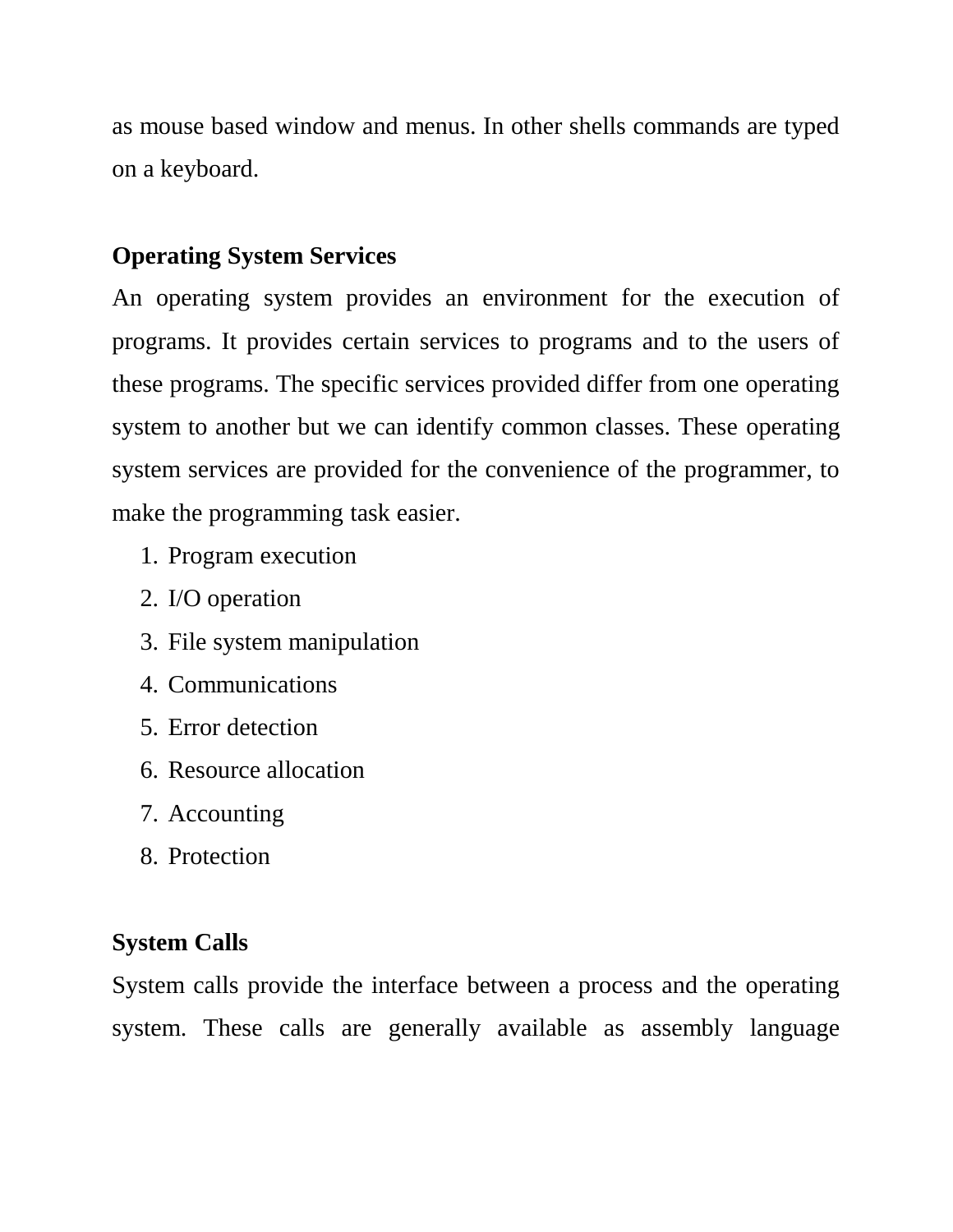instructions and they are usually listed in the various manuals used by assembly language.

# **System Programs**

System programs provide a convenient environment for program development and execution. Some of them are simply user interfaces to system calls others are considerably more complex. They can be divided into these categories:

- File management
- Status information
- File modification
- Programming language support
- Program loading and execution
- Communications

#### **System Structure**

A system as large and complex as a modern operating system must be engineered carefully if it is to function properly and to be modified easily. There are three different system structures:

- Simple structure
- Layered Approach
- Microkernal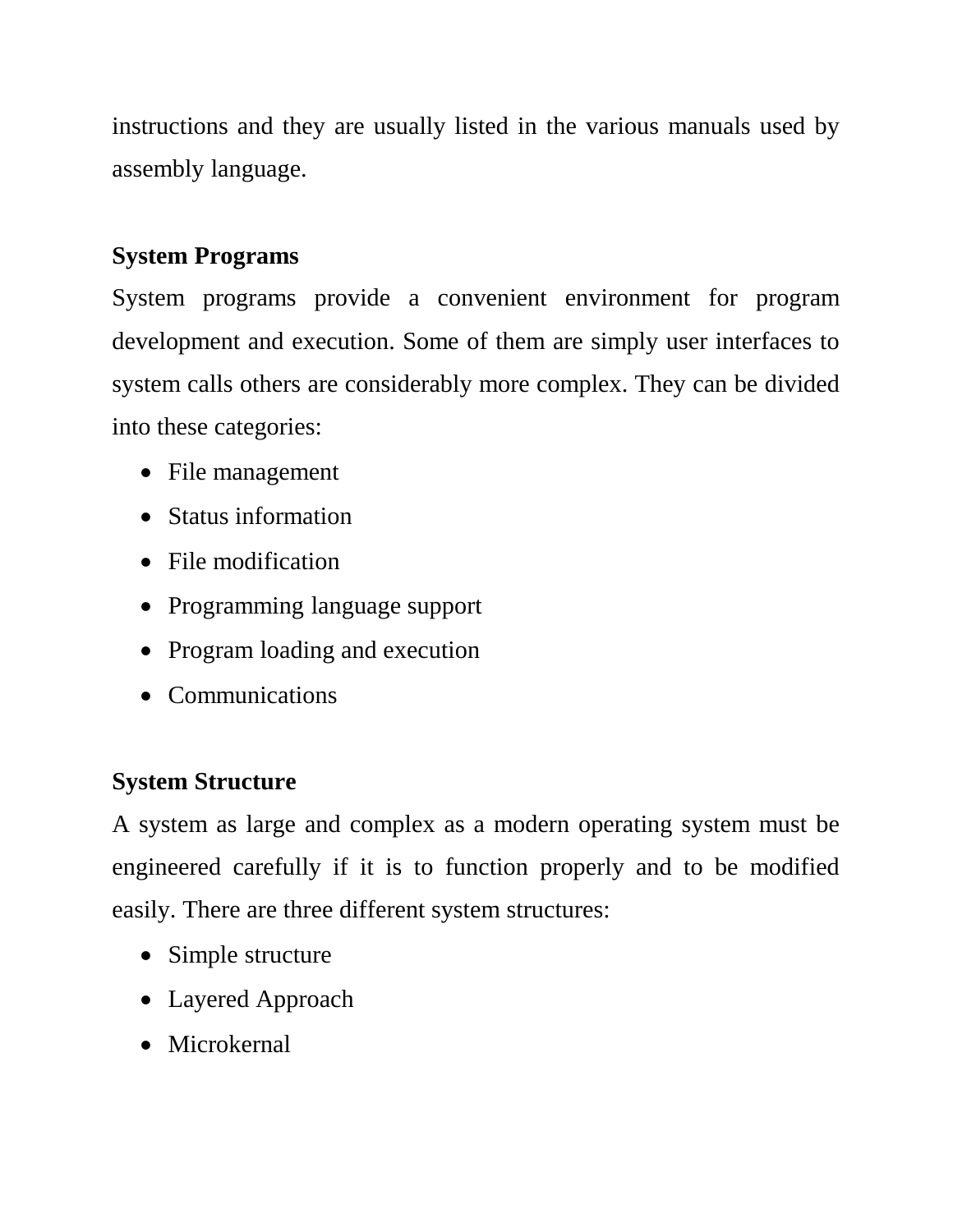# **System Design and Implementation**

The problems and steps of system design and implementation are as follows:

- Design Goals
- Mechanisms and Policies
- Implementation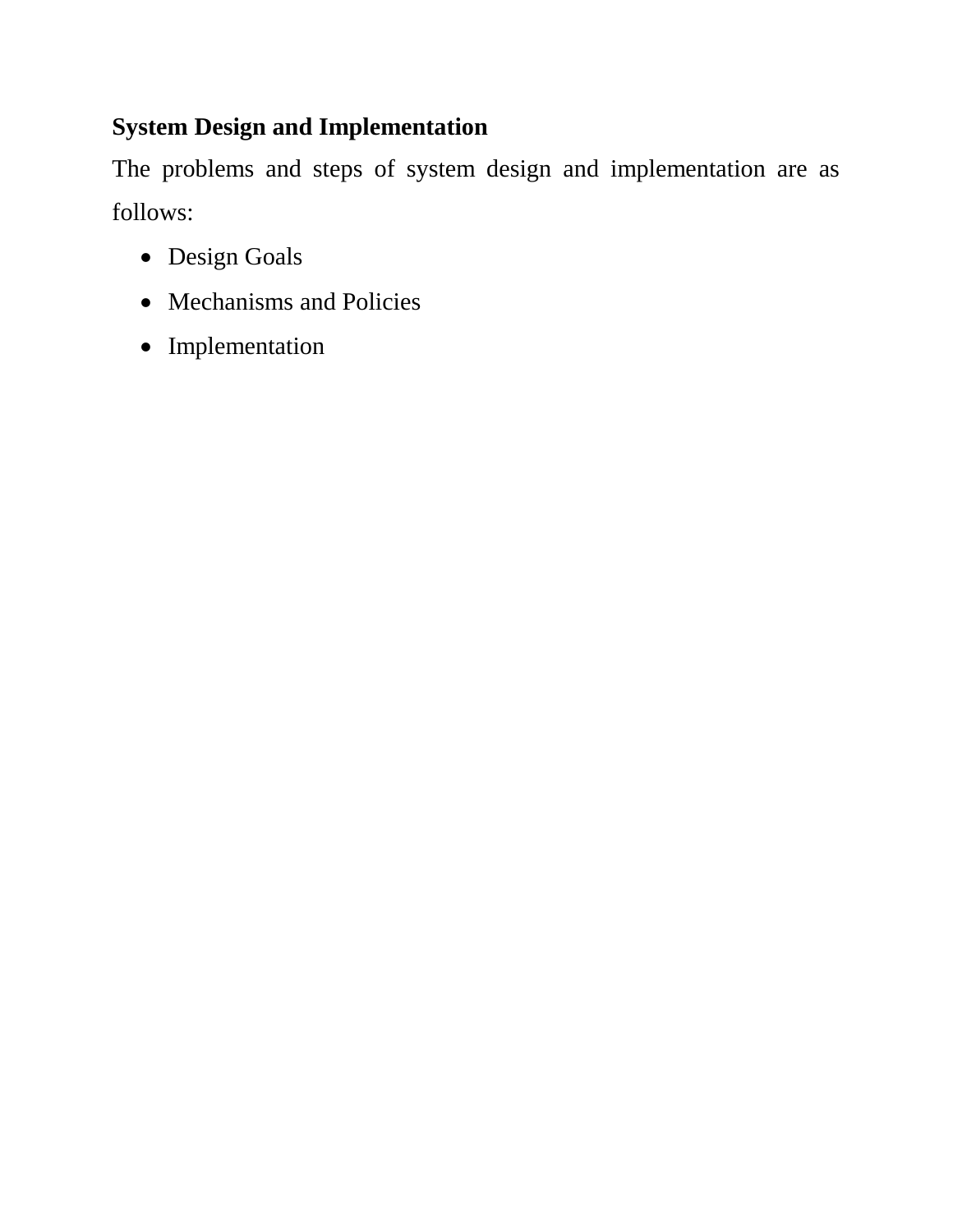#### **Processes**

In the following lectures we will consider the concepts of process.

## **Process Concepts**

A process is a program in execution. A process is more than the program code, which is sometimes known as the text section. It also includes the current activity, as represented by the value of the program counter and the contents of the processor's registers.

#### **Process state**

The state of a process is defined in part by the current activity of the process. Each process may be in one of the following states:

- New
- Running
- Waiting
- Ready
- Terminated

## Process Control Block

Each process is represented by a process control block (PCB). A PCB contains many pieces of information associated with a specific process, such as:

- Process states
- Program counter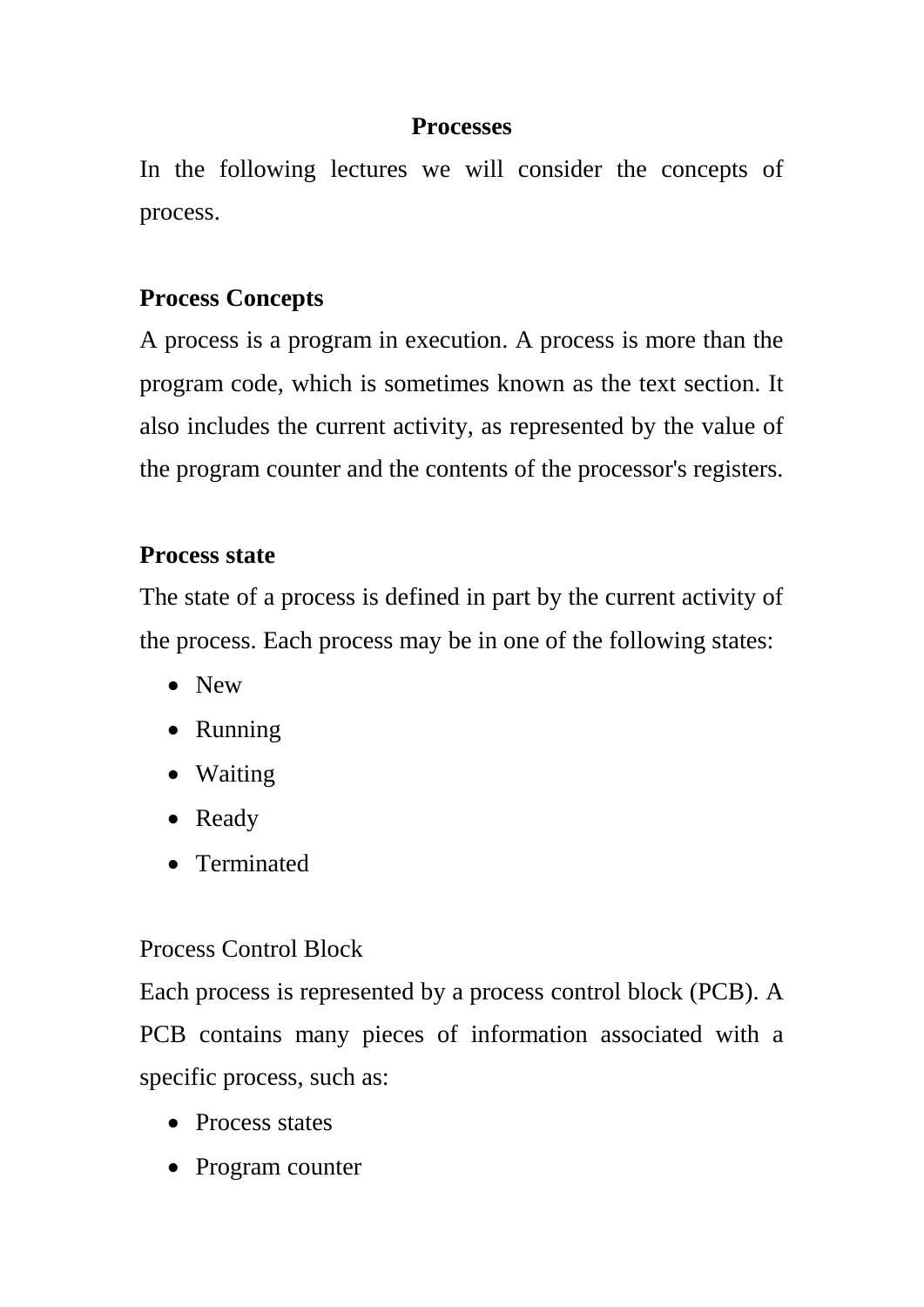- CPU registers
- CPU scheduling information
- Memory management information
- Accounting information
- I/O status information

## **Process Scheduling**

A uniprocessor system can have only one running process. If more processes exist, as in multiprogramming system, there will be only one process running and the rest must wait until the CPU is free and can be rescheduled.

# **Scheduling Queues**

A new process as enter the system is put in a queue called ready queue. It waits in the ready queue until it is selected for execution. Once the process is assigned to the CPU and it is executing, one of the several event could occur:

The process could issue an I/O request, and then be placed in an I/O queue.

The process could create a new subprocess and wait for the termination.

The process could be removed forcibly from the CPU, as a result of an interrupt and be put back in the ready queue.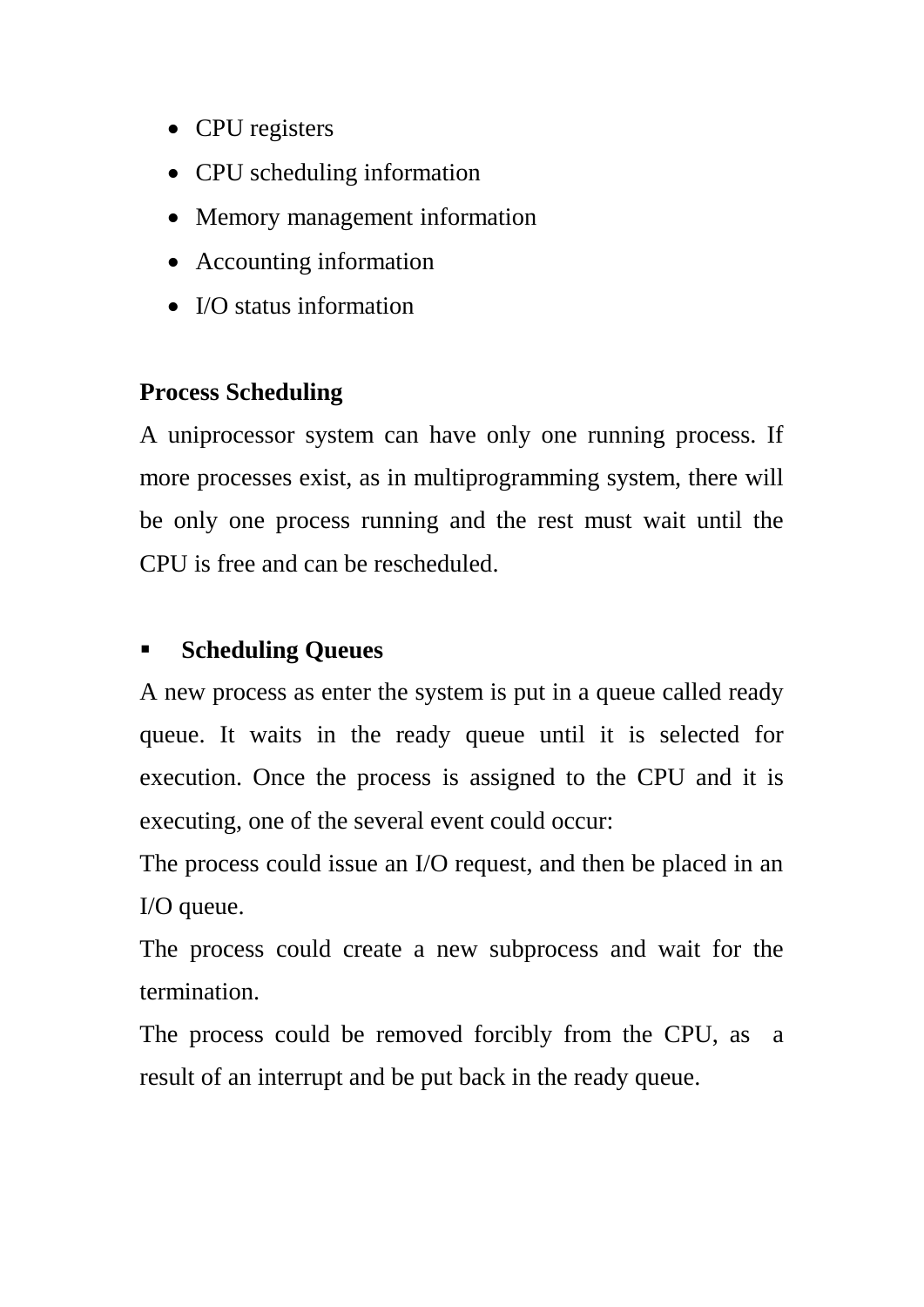#### **Scheduler**

A process migrates between the various scheduling queues throughout its lifetime. The operating system must select processes from these queues in some fashion. The selection process is carried out by the appropriate scheduler. There are two types of scheduling algorithms categorized according to the frequency of their execution.

- Long term scheduler (job scheduler) which selects a process from the job pool and load them into the MM.
- Short term scheduler (CPU scheduler) which select a process from the ready queue and allocate it to the CPU.

# **Context** Switch

Switching the CPU to another process requires saving the state of the old process and loading the saved state for the process. This task is known as a context switch.

## **Operation on Processes**

The process in the system can execute concurrently, and they must be created and deleted dynamically.

## **Process Creation**

A process may create several new processes during the course of execution. The creating process is called a parent process, whereas the new processes are called the children.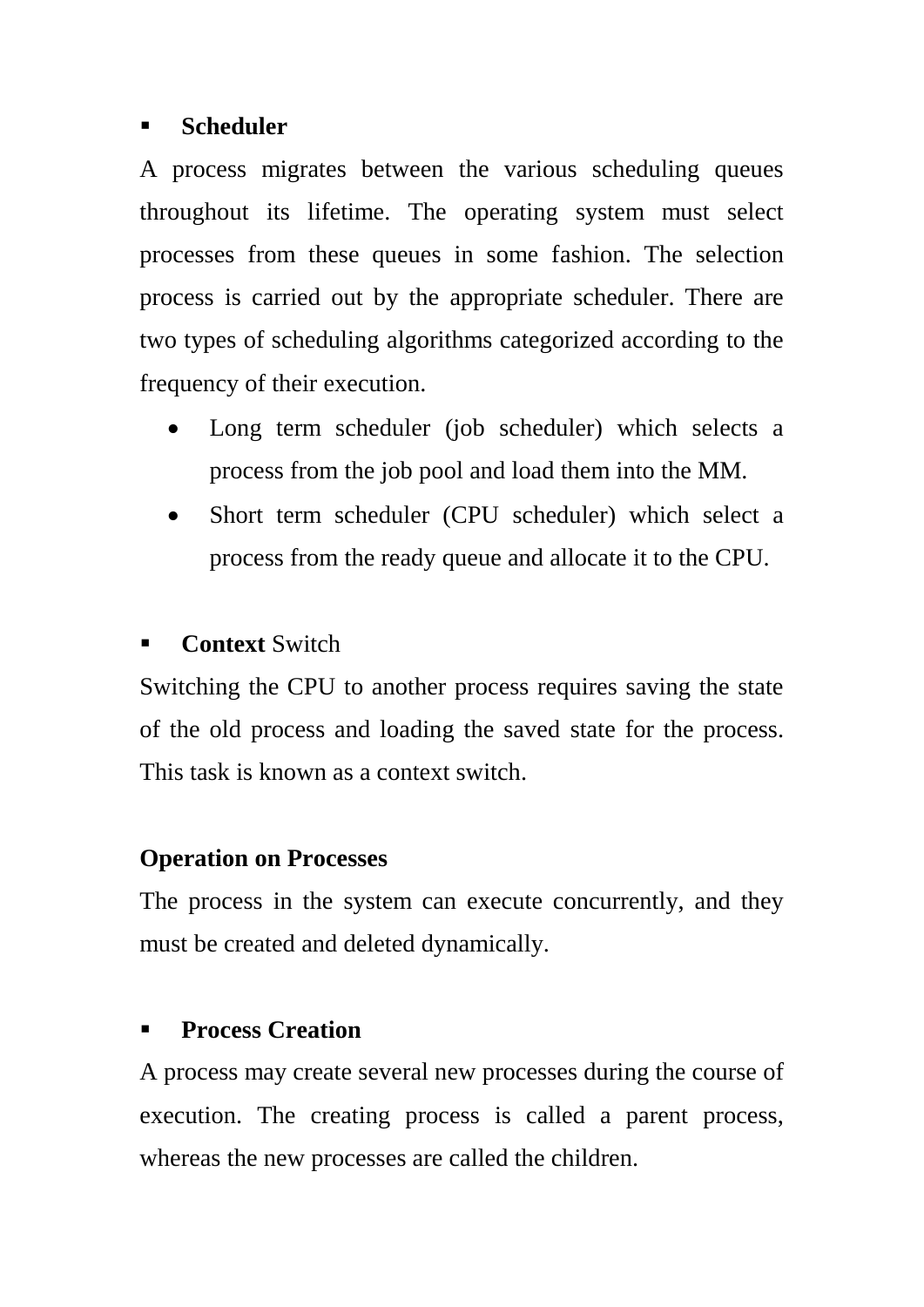When a process is created it obtains various resources and initialization values that may be passed along from the parent process to the child process.

## **Process Termination**

A process terminates when it finishes executing its final statement and asks the operating system to delete it. At that point the process may return data to its parent process and the OS deallocate all the physical and logical resources that are previously allocated to that process.

## **Cooperating Processes**

The concurrent process executing in the operating system may be either independent processes that does not share any data or cooperating that affects each others.

We may provide an environment that allows process cooperation for several reasons:

- Information sharing
- Computation speedup
- Modularity
- Convenience

#### **Interprocess Communication**

The cooperating processes can communicate in a shared memory environment. The scheme requires that these processes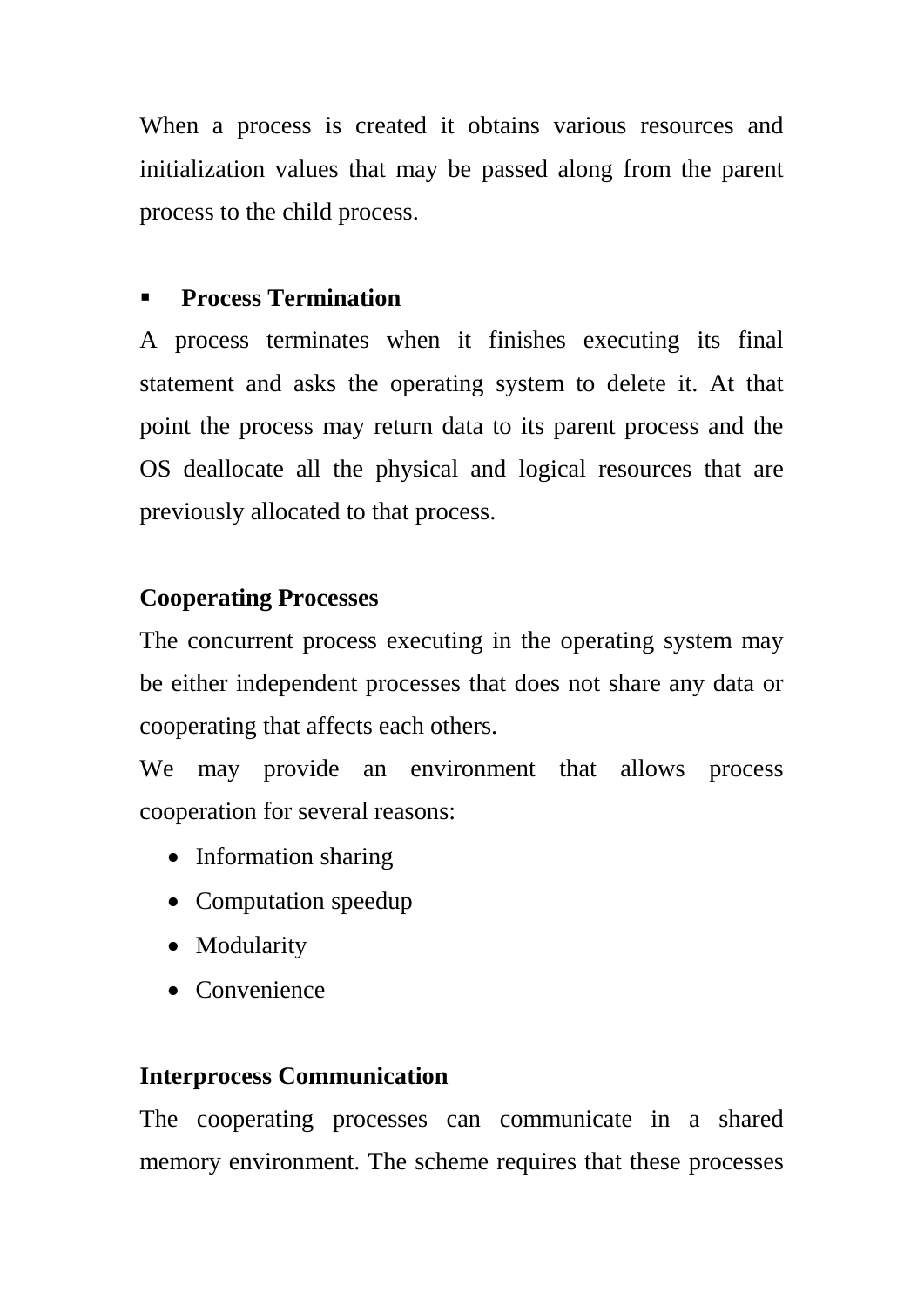share a common buffer pool. Another way to achieve the same effect for the operating system is provided via an interprocess communication (IPC).

IPC provides a mechanism to allow processes to communicate and synchronize their actions without sharing the same address space. This technique is useful for distributed systems. IPC is provided by a message passing system.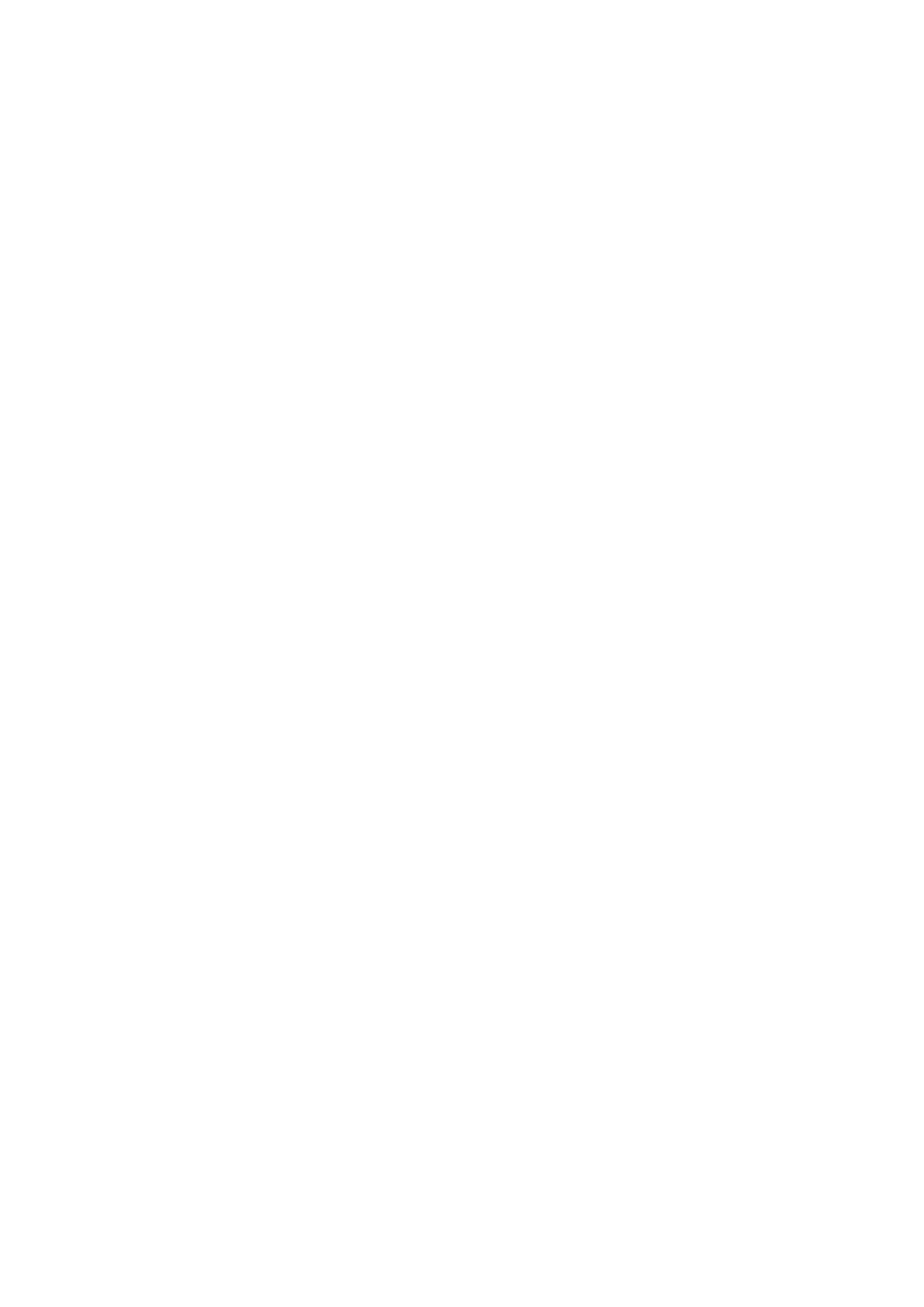#### **CPU Scheduling**

In the following lectures we will introduce the basic scheduling concepts and present several different CPU scheduling algorithms.

#### **Scheduling Concepts**

Scheduling is a fundamental operating system function. Almost all computer resources are scheduled before use. The CPU scheduling is central to operating systems.

#### **CPU-I/O Burst Cycle**

The success of CPU scheduling depends on the following observed property of processes: process execution consists of a cycle of CPU execution and I/O wait. Processes alternate between these two states. Process execution begins with a CPU burst. That is followed by I/O burst, then another CPU burst and so on. The last CPU burst will end with a system request to terminate execution.

#### **CPU Scheduler**

Whenever the CPU becomes idle, the operating system must select one of the processes in the ready queue to be executed. The selection process is carried out by the short term scheduler(CPU scheduler). The scheduler selects from among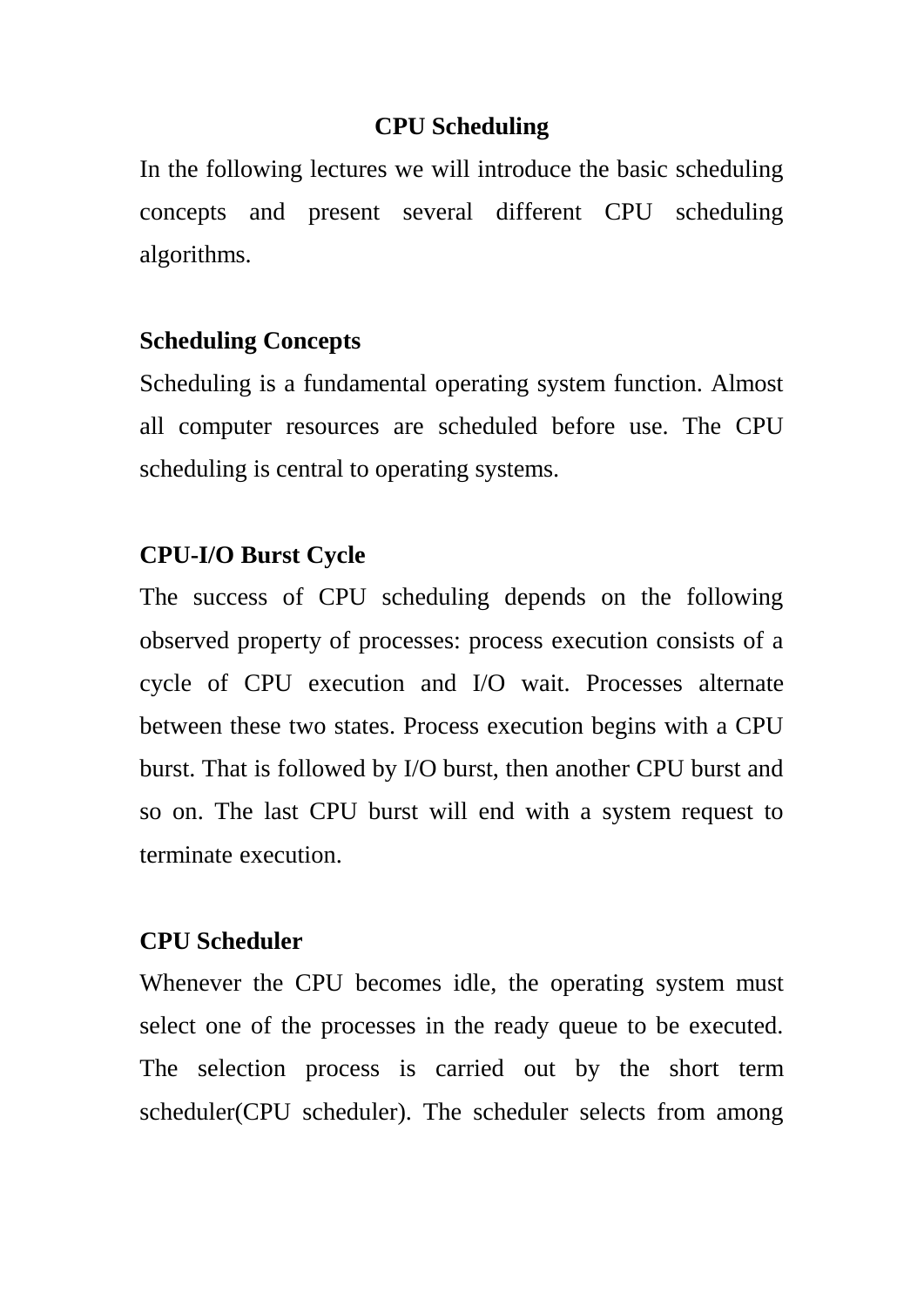the processes in in memory that are ready to execute and allocates the CPU to one of them.

#### **Scheduling Schemes**

There are two scheduling schemes can be recognized:

- Preemptive scheduling
- Nonpreemptive scheduling

Under the nonpreemptive scheduling, once the CPU has been allocated to a process, the process keeps the CPU until it release the CPU either by terminating or by switching to the waiting state. On the other hand Preemptive scheduling occure when the CPU has been allocted to a process and this process is interrupted by higher priority process. At this moment the executing process is stopped and returned back to the ready queue, the CPU is allocated to the higher priority process.

## **Dispatcher**

It is the module that gives control of the CPU to the process selected by the CPU scheduler. This function involves:

- Switching Context
- Switching to user mode
- Jumping to the proper location in the user program to restart the program.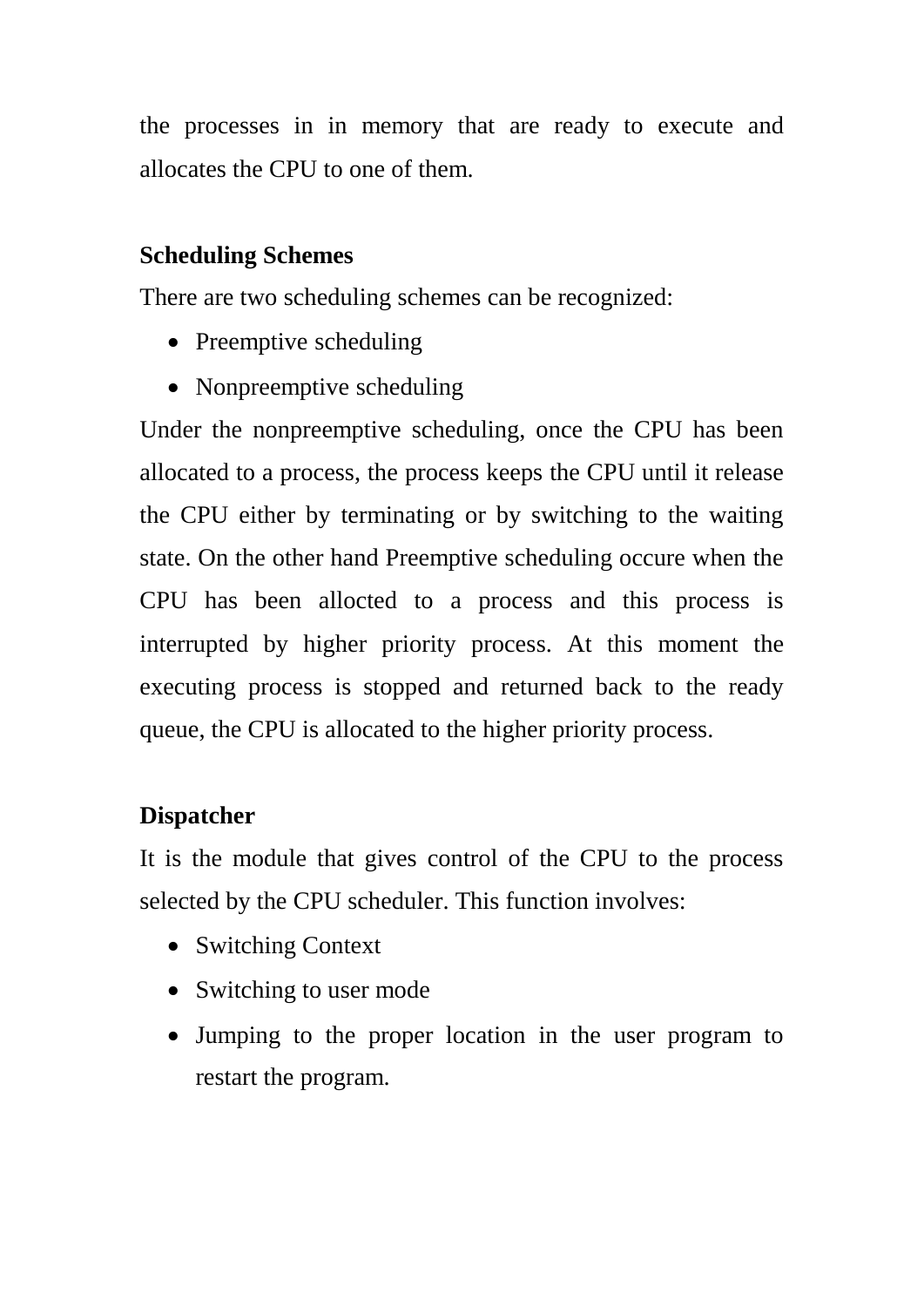# **Scheduling Criteria**

Many criteria have been suggested for comparing CPU scheduling algorithms. The criteria include the following:

- CPU Utilization
- Throughput
- Turnedaround Time
- Waiting time
- Response time

# **Scheduling Algorithm**

Here we will mention soime of the CPU scheduling algorithms that are used in different operating systems

# **First Come First Served (FCFS)**

With this algorithm the process that requests the CPU first is allocated the CPU first. The implementation of the FCFS policy is easily managed with FIFO queue. When a process enters the ready queue, its PCB is linked onto the tail of the queue. When the CPU is free, it is allocated to the process at the head of the queue.

The average waiting time under the FCFS policy is often quite long. Consider the following set of processes that arrive at time 0, with the length of CPU burst time given in millisecond: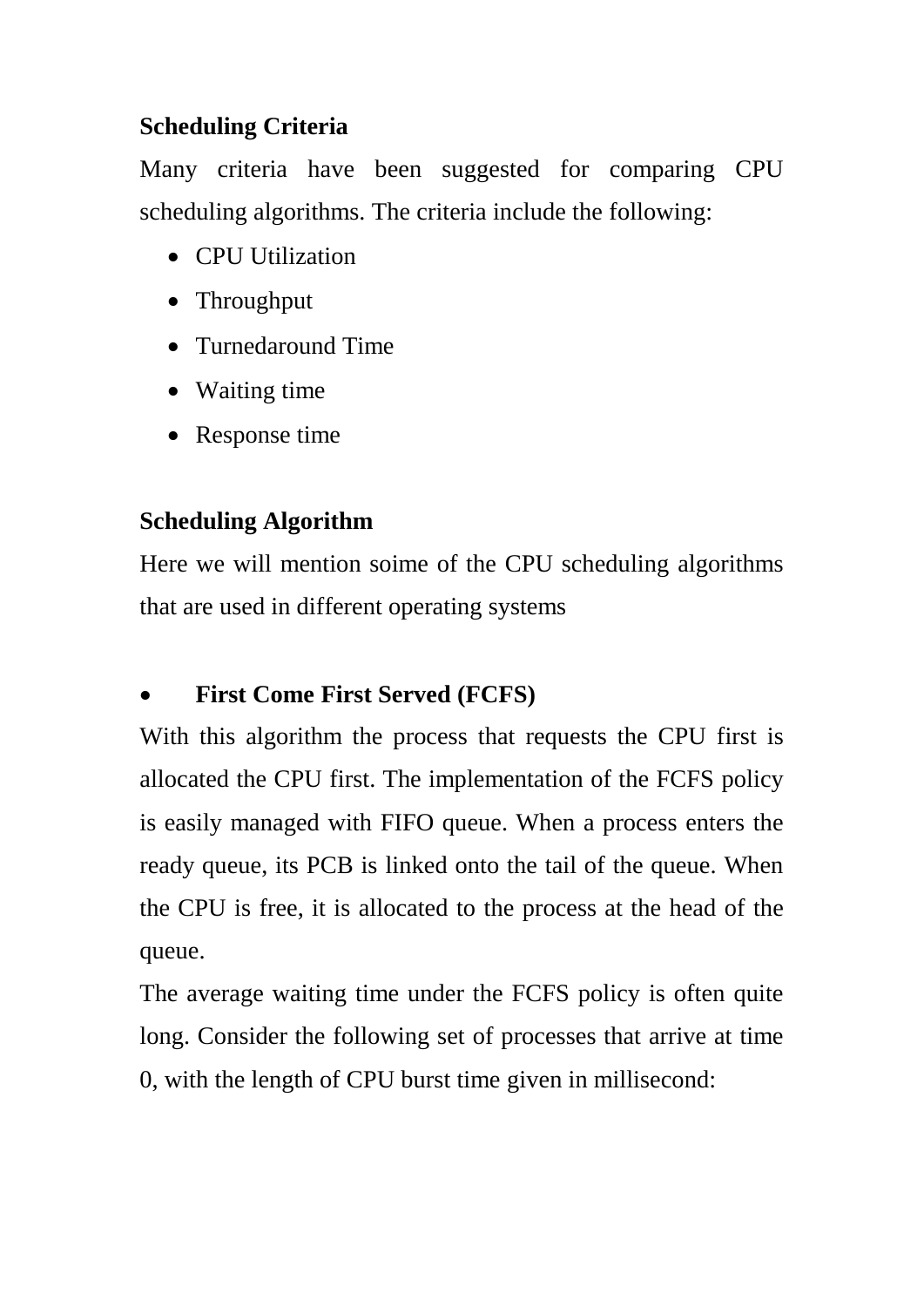| Process        | Burst time |
|----------------|------------|
| P <sub>1</sub> | 24         |
| P <sub>2</sub> | 3          |
| P3             |            |

The Gantt Chart is as follows:

|  | P2 | <b>P3</b> |  |
|--|----|-----------|--|
|  |    | 27        |  |

The average waiting time  $=(0+24+27)/3=17$  millisecond

If the processes arrive in the order P2, P3, P1 the result will be shown in the following Gantt Chart:



The average waiting time  $=(0+3+6)/3=3$  millisecond

Thus the average waiting time under FCFS policy is not the minimal.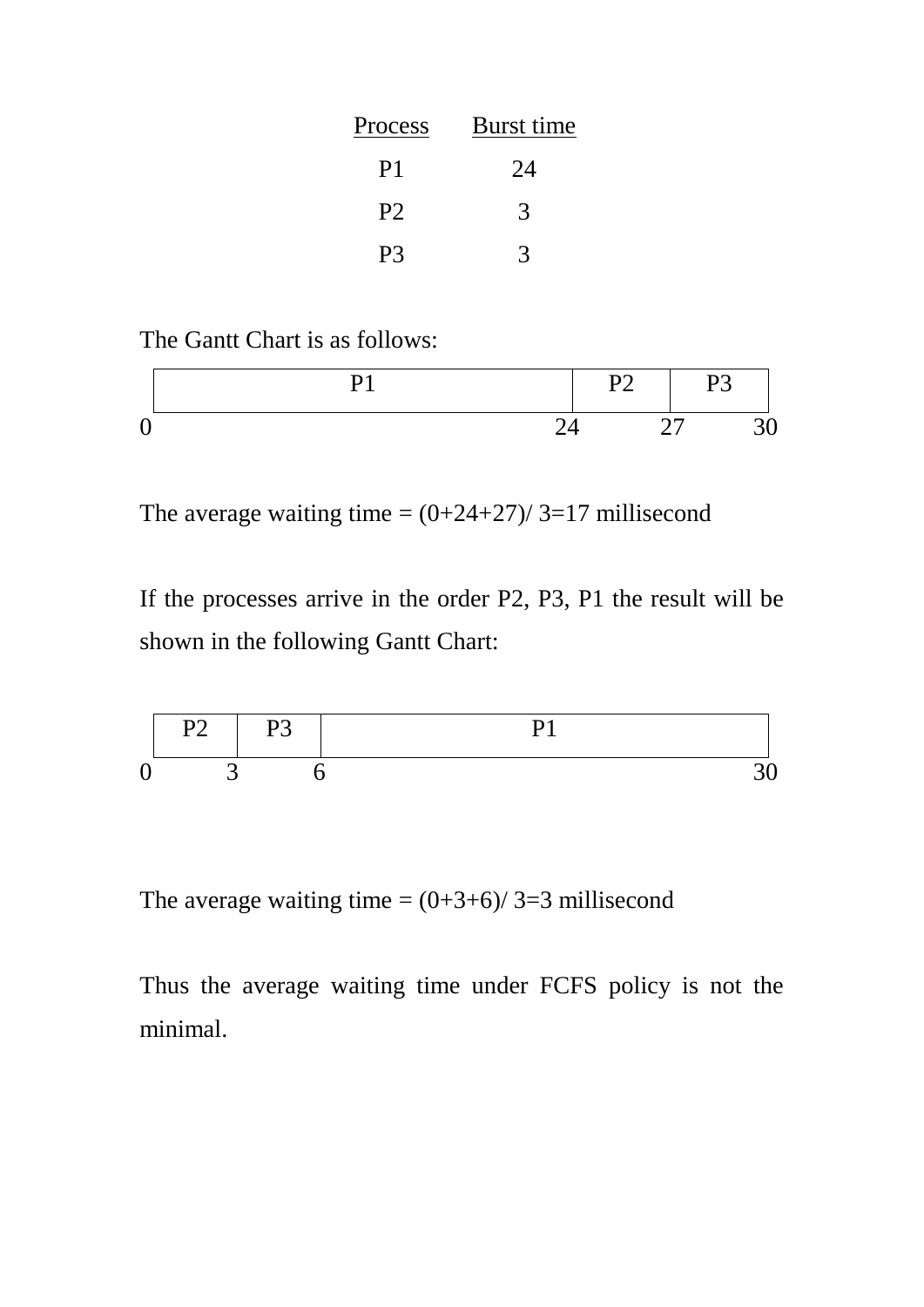Shortest Job First Scheduling (SJF)

This algorithm associate with each process the length of the latter's next CPU burst. When the CPU is available, it is assigned to the process has the smallest next CPU burst. If two processes have the same length , FCFS scheduling is used to break this tie.

As an example consider the following set of processes with the length of the CPU burst given in millisecond:

| Process        | Burst time |
|----------------|------------|
| P <sub>1</sub> | 6          |
| P <sub>2</sub> | 8          |
| P <sub>3</sub> | 7          |
| P4             |            |

The Gantt Chart is as follows:

| ., |  |  |  |
|----|--|--|--|
|    |  |  |  |

The average waiting time  $=(0+3+8+16)/4=7$  millisecond

The average waiting time in SJF is the optimal that it gives the minimum average waiting time.

The SJF is either preemptive or nonpreemptive. The choice arises when a new process arrives at the ready queue while a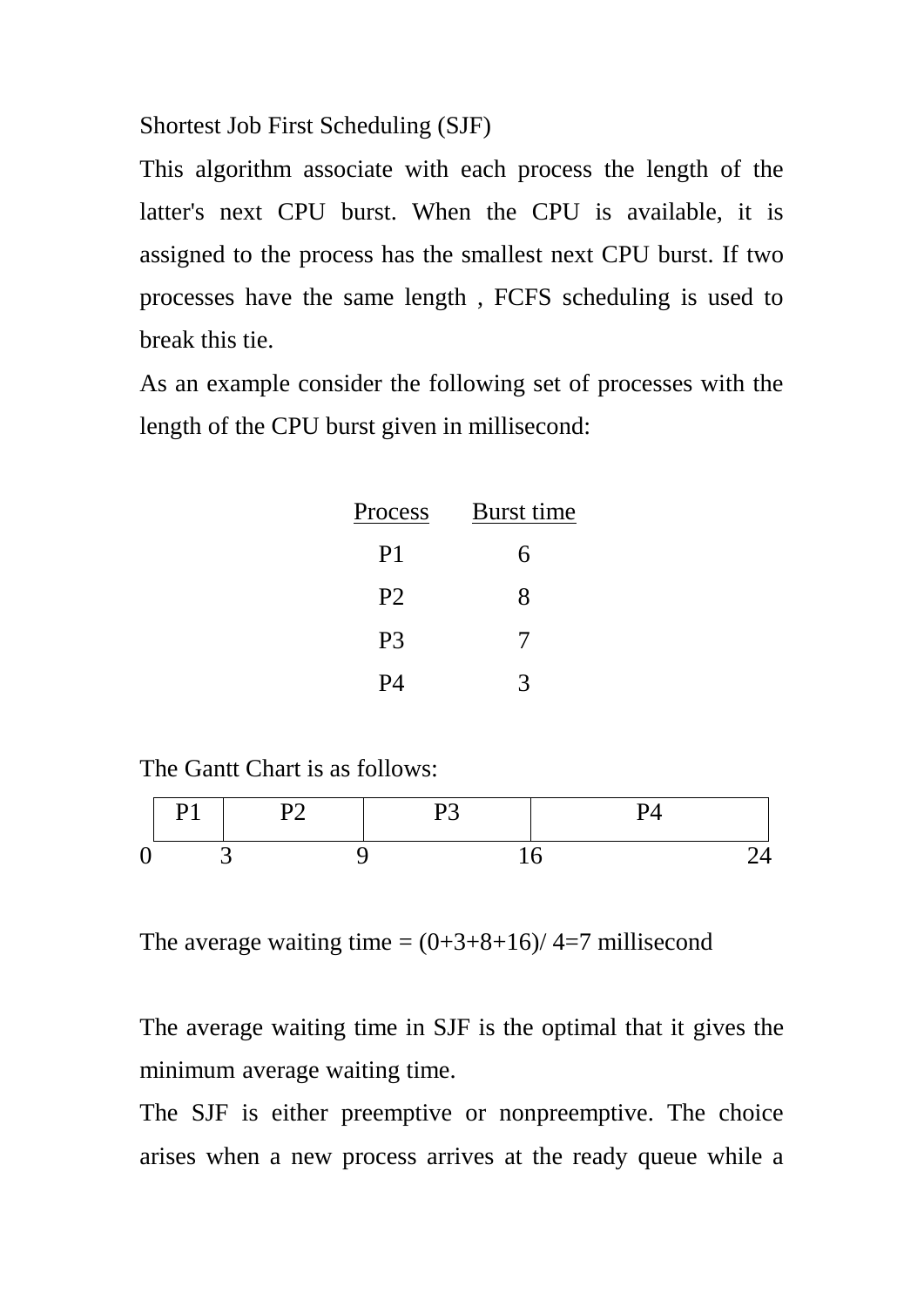previous process is executing. The new process may have a shorter next CPU burst than what is left of the currently executing process. A preemptive SJF will preempt the currently executing process whereas a nonpreemptive SJF algorithm will allow the currently running process to finish its CPU burst. As an example consider the following set of processes with the length of the CPU burst given in millisecond:

| Process        | Arrival Time Burst time |   |
|----------------|-------------------------|---|
| P <sub>1</sub> |                         | h |
| P <sub>2</sub> |                         | X |
| P <sub>3</sub> | $\mathcal{D}_{\cdot}$   |   |
| PД             |                         |   |

The Gantt Chart is as follows:

|   | P2 | <b>P4</b> |  |
|---|----|-----------|--|
| 0 |    |           |  |

AWT = $((10-1)+(1-1)+(17-2)+(5-3))/4=6.5$ millisecond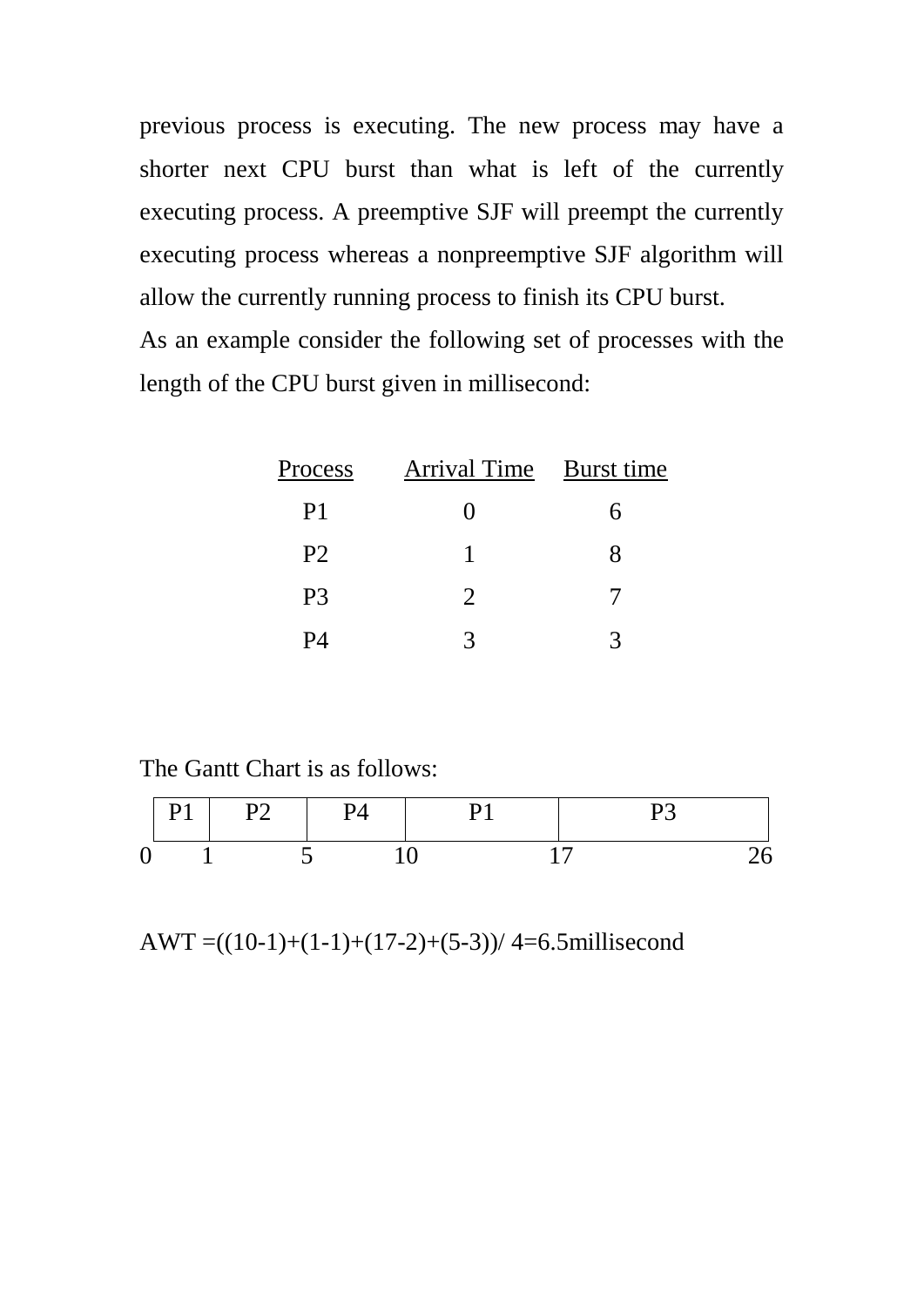# **Priority Scheduling Algorithm**

In this algorithm a priority is associated with each process and the CPU is allocated to the process of the highest priority. We use the low numbers to represent high priority.

As an example consider the following set of processes with the length of the CPU burst given in millisecond:

| Process        | Burst time | Priority       |
|----------------|------------|----------------|
| P <sub>1</sub> | 10         | 3              |
| P <sub>2</sub> | 1          | 1              |
| P <sub>3</sub> | 2          | 4              |
| <b>P4</b>      | 1          | 5              |
| P <sub>5</sub> | 5          | $\overline{2}$ |

The Gantt Chart is as follows:



The average waiting time  $= 8.2$  millisecond

Priority scheduling can be either Preemptive or nonpreemptive, when a process arrives the ready queue, its priority is compared with the priority of the currently running process. A preemptive priority will preempt the CPU if the priority of the newly arrived process is higher than the priority of the currently running process. A nonpreemptive priority scheduling will put the new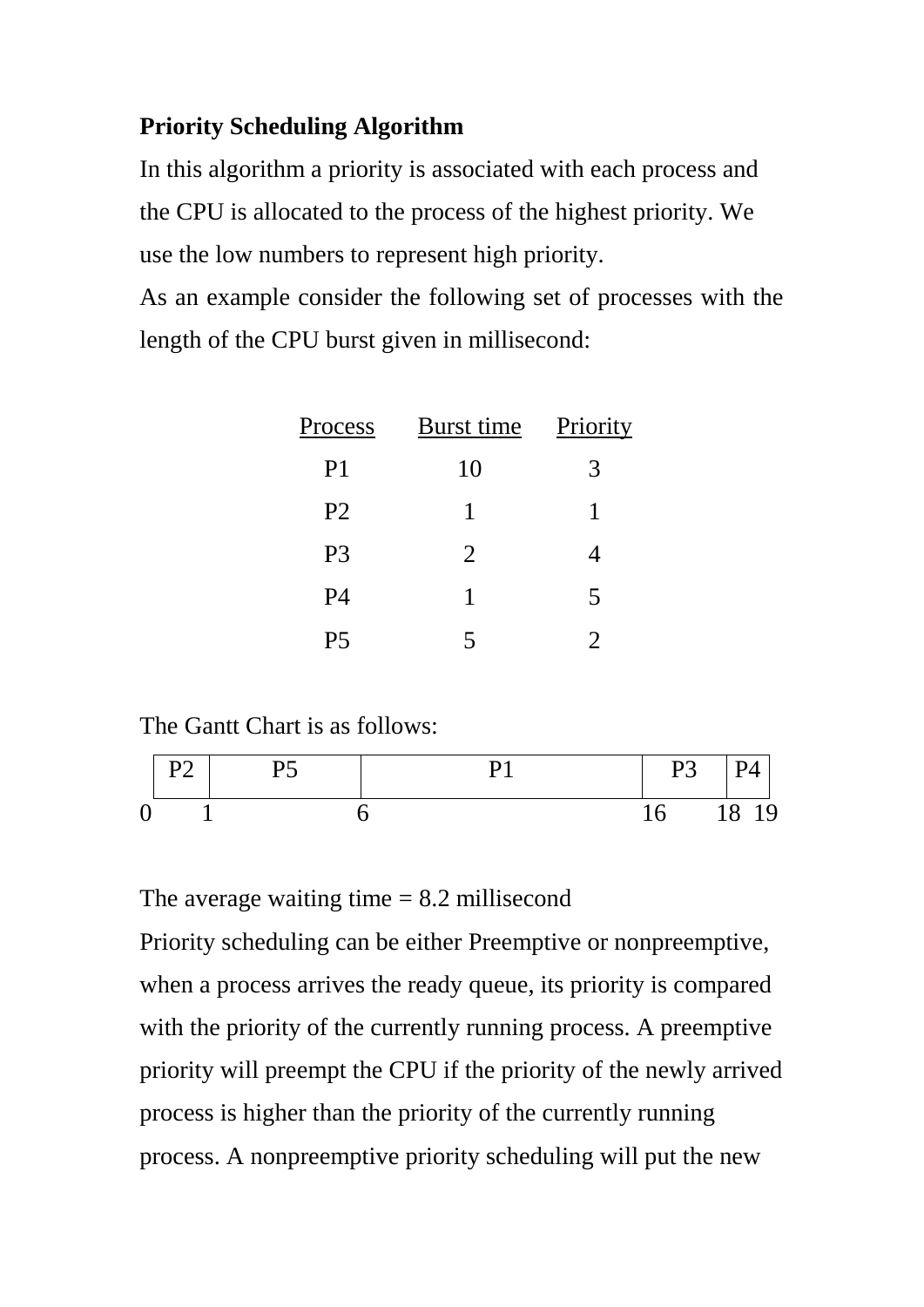process with the higher priority than the priority of the currently running process at the head of the ready queue.

#### **Round Robin Scheduling Algorithm**

The Round Robin algorithm is designed especially for time sharing system. It is similar to FCFS but preemption is added switch between processes. A small unit of time called time quantum (or time slice) is defined. A time quantum is generally from 10 to 100 milliseconds. The ready queue is treated as a circular queue, allocated the CPU to each process for a time interval of up to 1 time quantum.

The CPU scheduler picks the first process from the ready queue, sets a timer to interrupt after 1 time quantum, and dispatch the processes. One of two things will then happen. The processes may have a CPU burst of less than 1 time quantum. In this case, the processes itself will release the CPU. The scheduler will then proceed to the next process in the ready queue. Otherwise, if the CPU burst of the currently running processes is longer than 1 time quantum, the timer will go off and will cause an interrupt to the operating system. A context switch will be executed, and the process will be put at the tail of the ready queue. The CPU scheduler will then select the next process in the ready queue.

As an example consider the following set of processes with the length of the CPU burst given in millisecond: